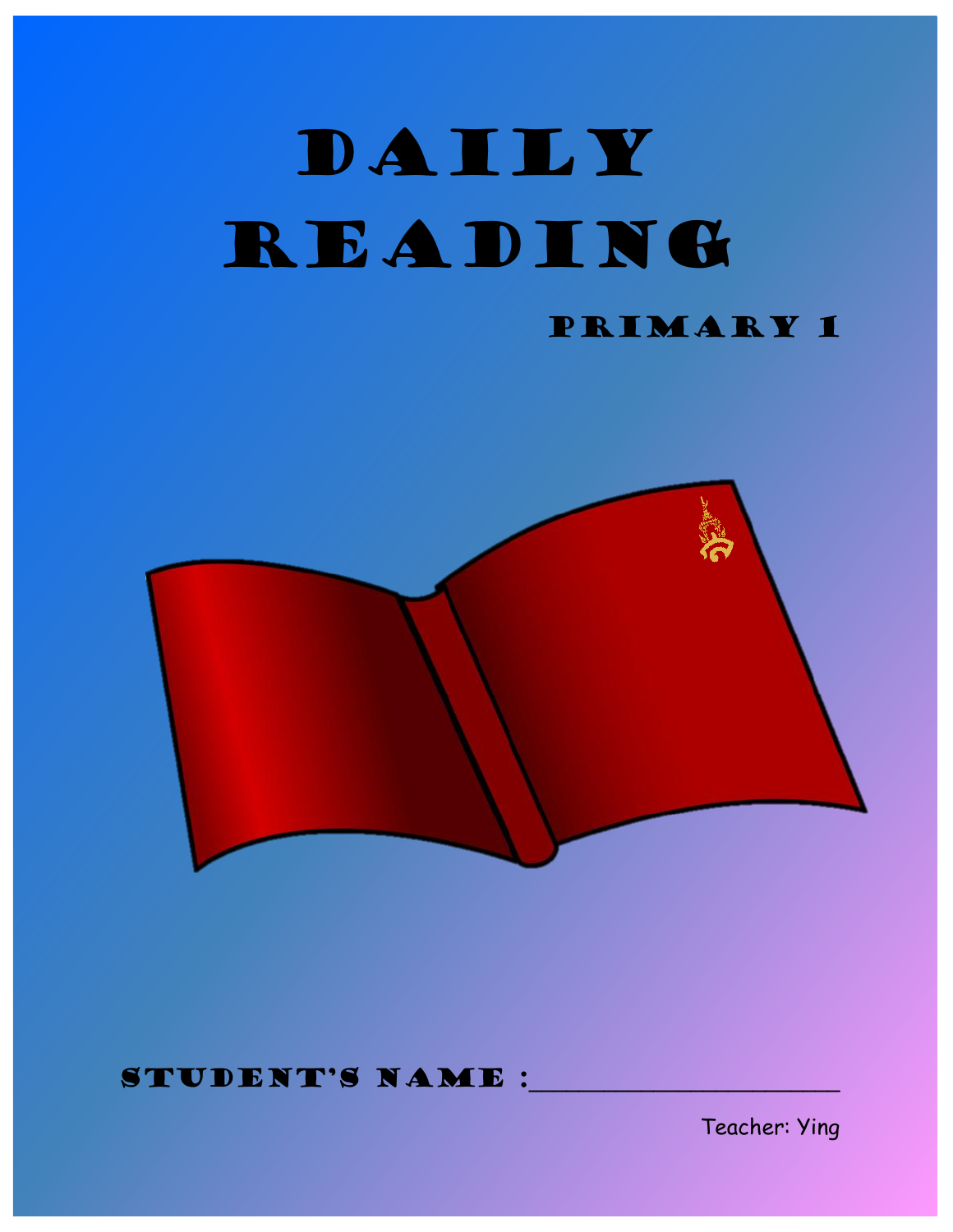#### **Preface**

This daily reading is intended to be used as part of the teaching and learning of English for grade 1 students. Students practice to read vocabulary and sentences that found in lessons and everyday life. Students practice and develop English reading skills to be more effective.

The author hopes that students will have a good vocabulary and reading background. Both have good likes and attitudes towards English. Resulting in students being able to use English better in the future.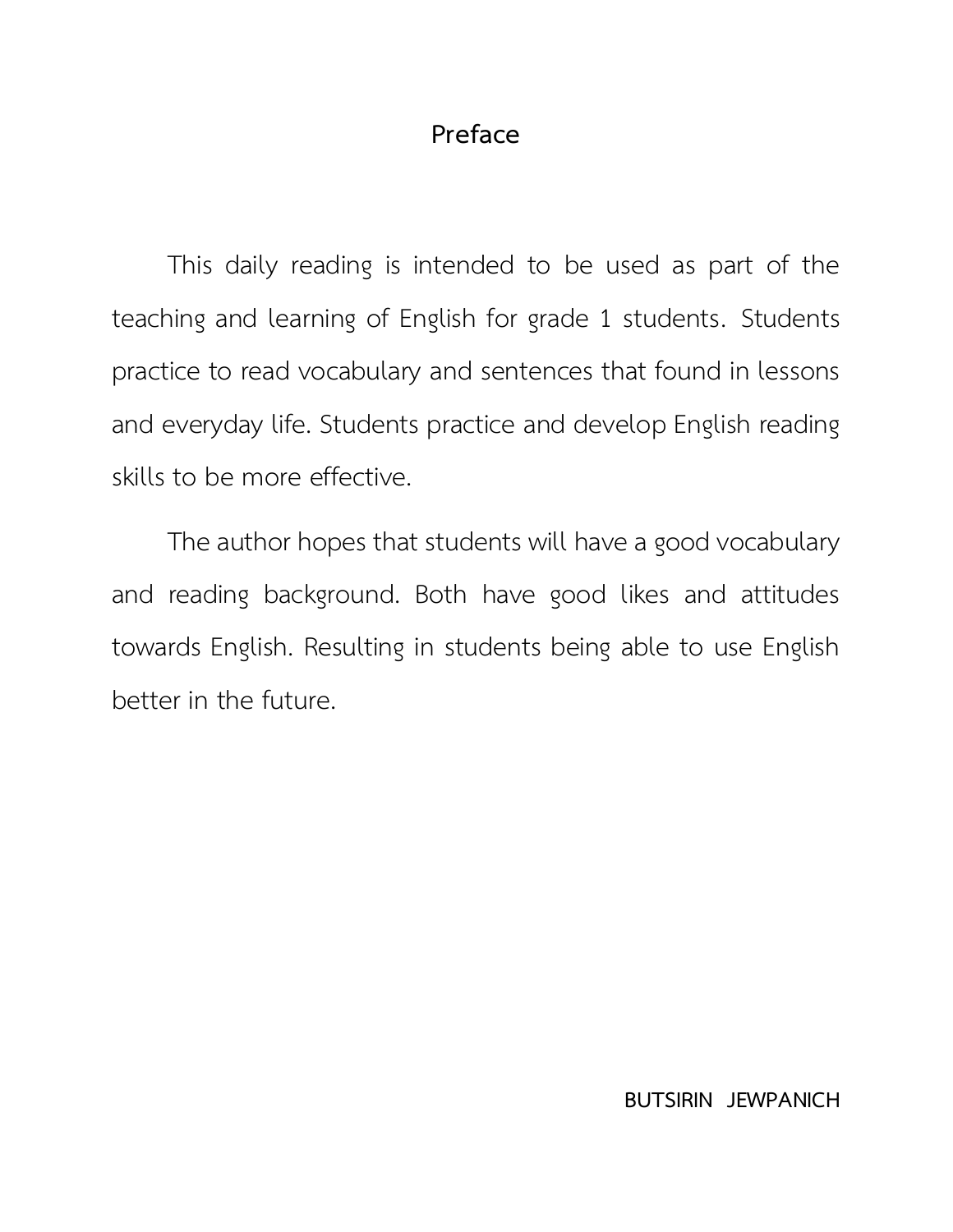| Words    | <b>Check</b> | Words         | Check |
|----------|--------------|---------------|-------|
| 1. head  |              | 11. fingers   |       |
| 2. hair  |              | 12. foot      |       |
| 3. hands |              | 13. feet      |       |
| 4. eyes  |              | 14. knees     |       |
| 5. ears  |              | 15. eyebrows  |       |
| 6.nose   |              | 16. face      |       |
| 7. mouth |              | 17. shoulders |       |
| 8. arms  |              | 18. elbows    |       |
| 9. legs  |              | 19. waist     |       |
| 10. toes |              | 20. chest     |       |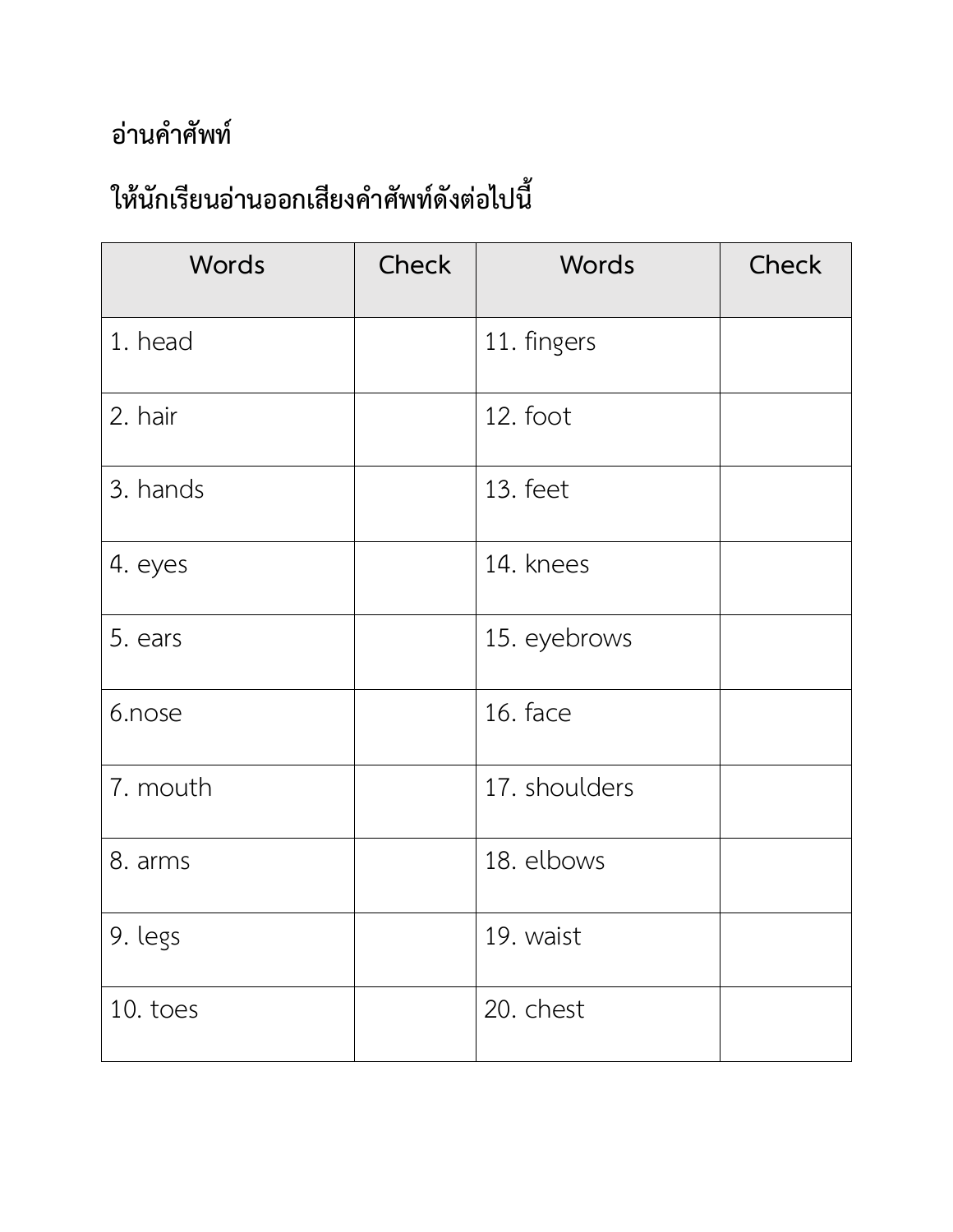| Sentences                  | Check |
|----------------------------|-------|
| 1. My name's Natty.        |       |
| 2. This is my body.        |       |
| 3. This is my nose.        |       |
| 4. This is my mouth.       |       |
| 5. This is my head.        |       |
| 6. These are my shoulders. |       |
| 7. These are my feet.      |       |
| 8. These are my fingers.   |       |
| 9. These are my elbows.    |       |
| 10. These are my eyebrows. |       |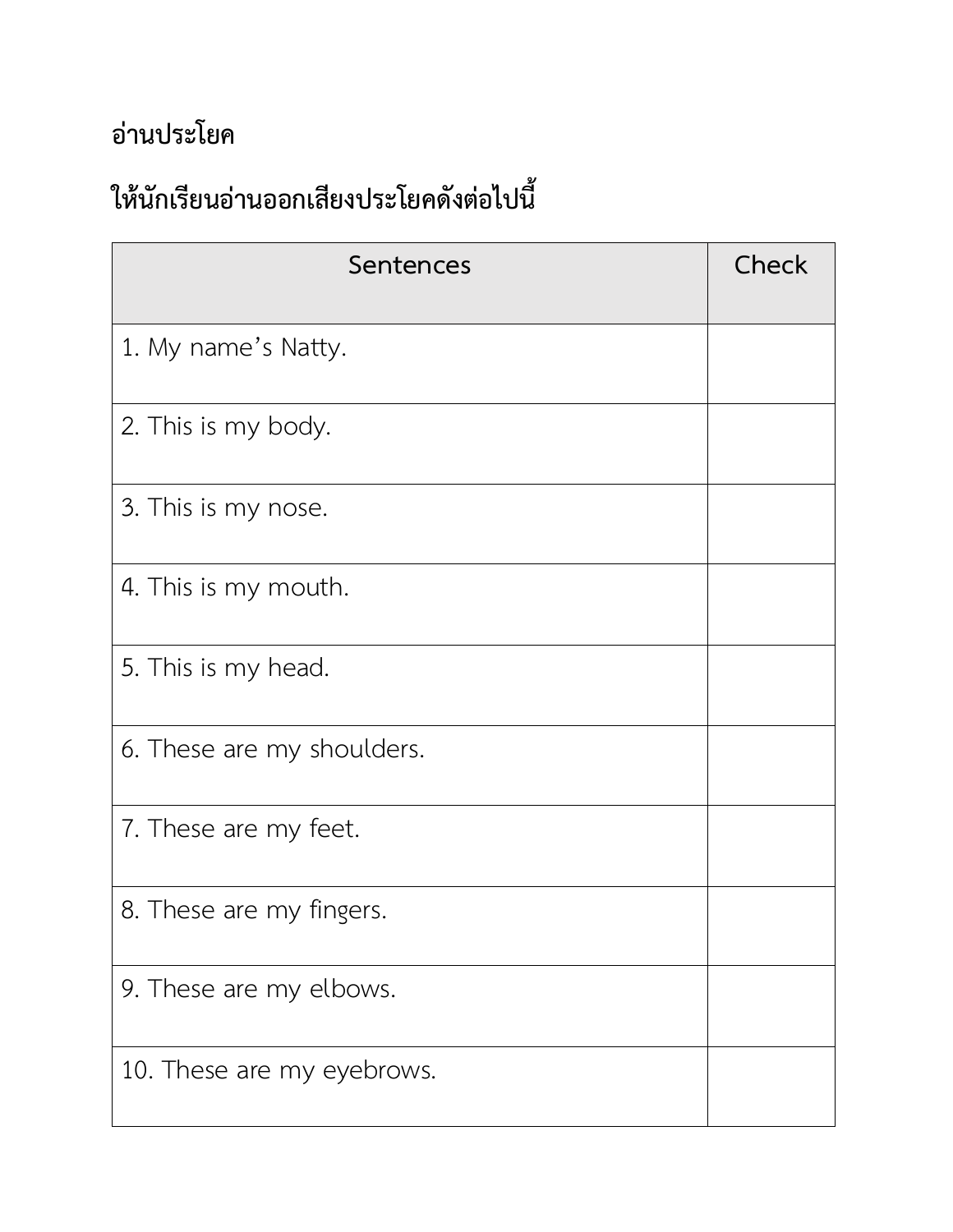| <b>Words</b> | <b>Check</b> | Words             | <b>Check</b> |
|--------------|--------------|-------------------|--------------|
| 1. dad       |              | 11. family        |              |
| 2. mum       |              | 12. grandson      |              |
| 3. grandpa   |              | 13. granddaughter |              |
| 4. grandma   |              | 14. son           |              |
| 5. brother   |              | 15. daughter      |              |
| 6. sister    |              | 16. nephew        |              |
| 7. uncle     |              | 17. niece         |              |
| 8. aunt      |              | 18. father        |              |
| 9. cousin    |              | 19. mother        |              |
| 10. children |              | 20. parents       |              |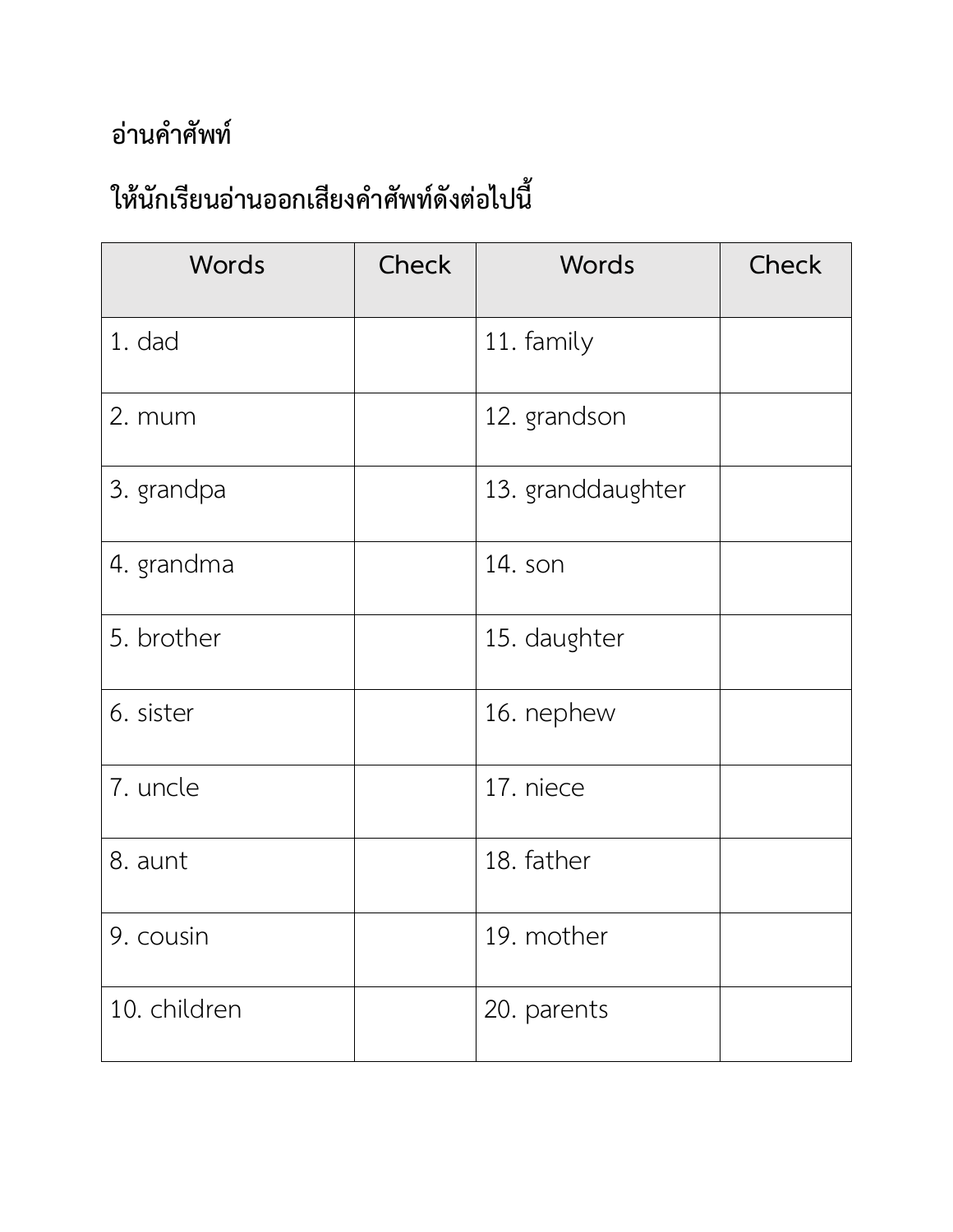| Sentences                            | Check |
|--------------------------------------|-------|
| 1. This is my family.                |       |
| 2. This is mum's book.               |       |
| 3. This is uncle's pen.              |       |
| 4. These are my parents.             |       |
| 5. These are my grandpa and grandma. |       |
| 6. These are my children.            |       |
| 7. This is my brother.               |       |
| 8. This is her sister.               |       |
| 9. That is your aunt.                |       |
| 10. Those are your cousins.          |       |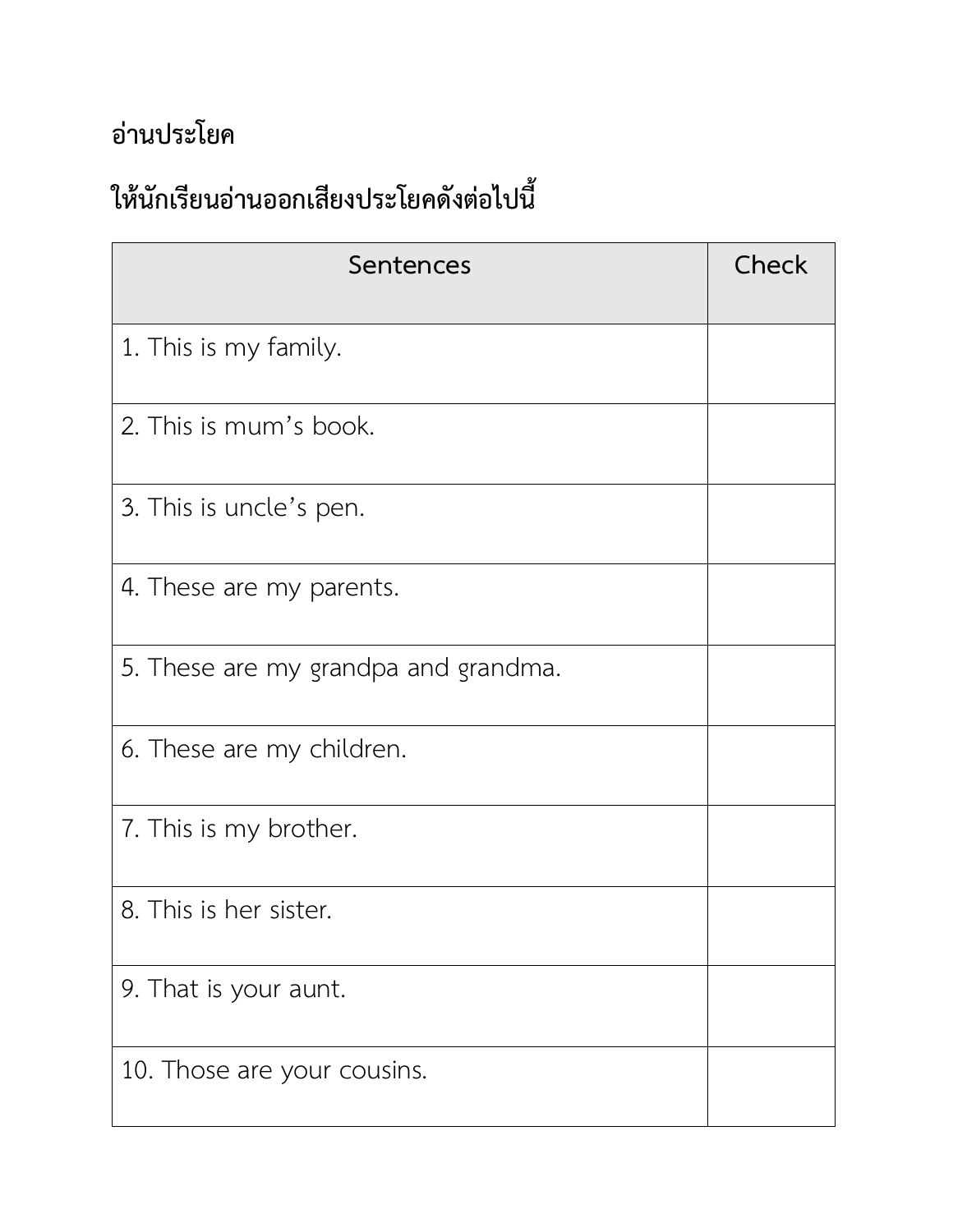| Words     | Check | Words       | Check |
|-----------|-------|-------------|-------|
| 1. run    |       | 11. cook    |       |
| 2. fly    |       | 12. drink   |       |
| 3. walk   |       | 13. eat     |       |
| 4. talk   |       | 14. read    |       |
| 5. swim   |       | 15. jump    |       |
| 6. climb  |       | 16. speak   |       |
| 7. write  |       | 17. sleep   |       |
| 8. draw   |       | 18. wake up |       |
| 9. sing   |       | 19. get up  |       |
| 10. dance |       | 20. come    |       |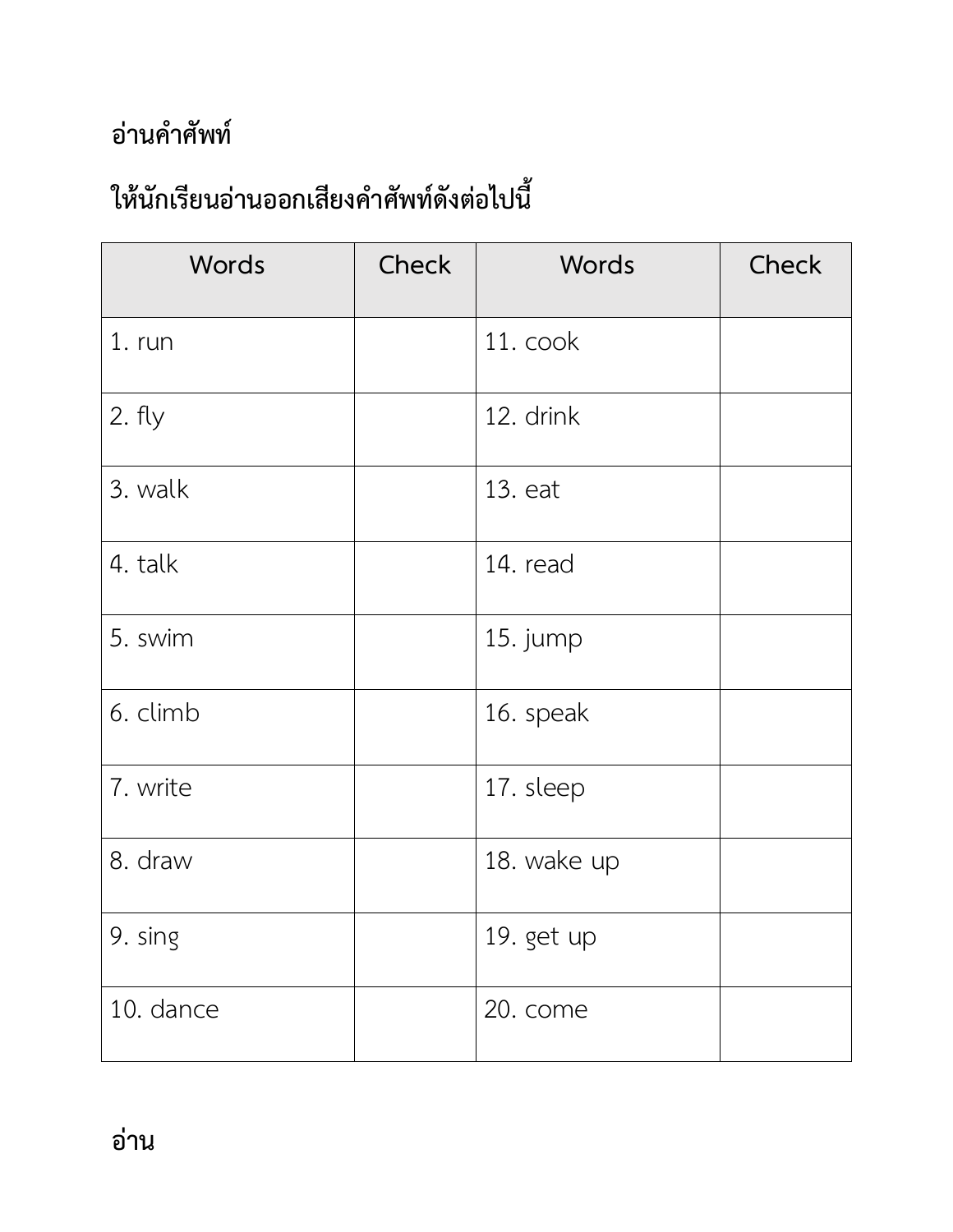#### **ประโยค**

| Sentences                      | Check |
|--------------------------------|-------|
| 1. I can read English book.    |       |
| 2. I get up at six o'clock.    |       |
| 3. I can swim in the sea.      |       |
| 4. It can talk.                |       |
| 5. It can't fly.               |       |
| 6. She can climb on the trees. |       |
| 7. He jumps on the floor.      |       |
| 8. They draw the pictures.     |       |
| 9. We do our homework.         |       |
| 10. Can you dance?             |       |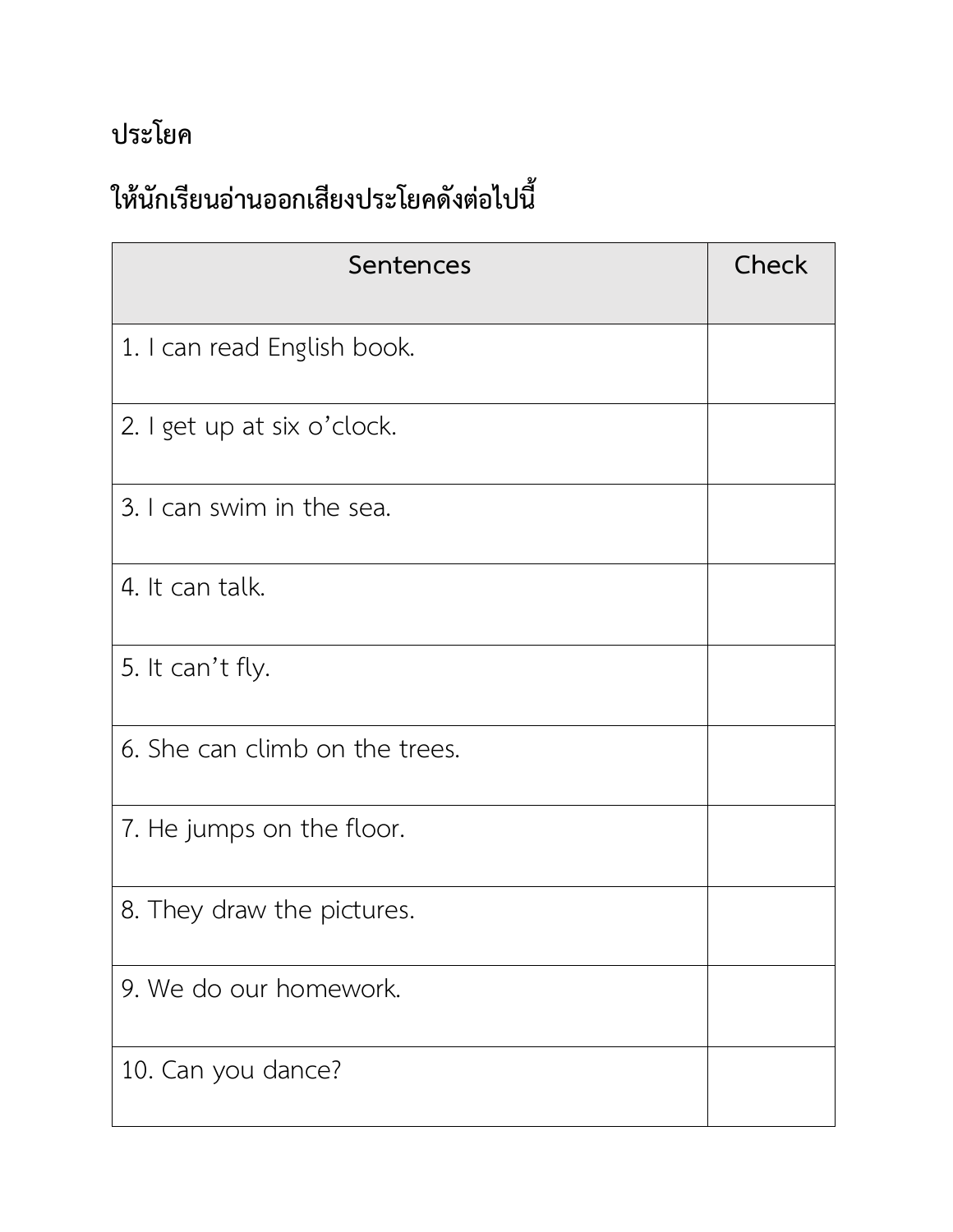| Words        | Check | Words            | Check |
|--------------|-------|------------------|-------|
| 1. elephant  |       | 11. hippopotamus |       |
| 2. giraffe   |       | 12. dolphin      |       |
| 3. monkey    |       | 13. octopus      |       |
| 4. tiger     |       | 14. mosquito     |       |
| 5. snake     |       | 15.lizard        |       |
| 6. parrot    |       | 16. frog         |       |
| 7. seal      |       | 17. mouse        |       |
| 8. crocodile |       | 18. bird         |       |
| 9. shark     |       | 19. blue whale   |       |
| 10. flamingo |       | 20. polar bear   |       |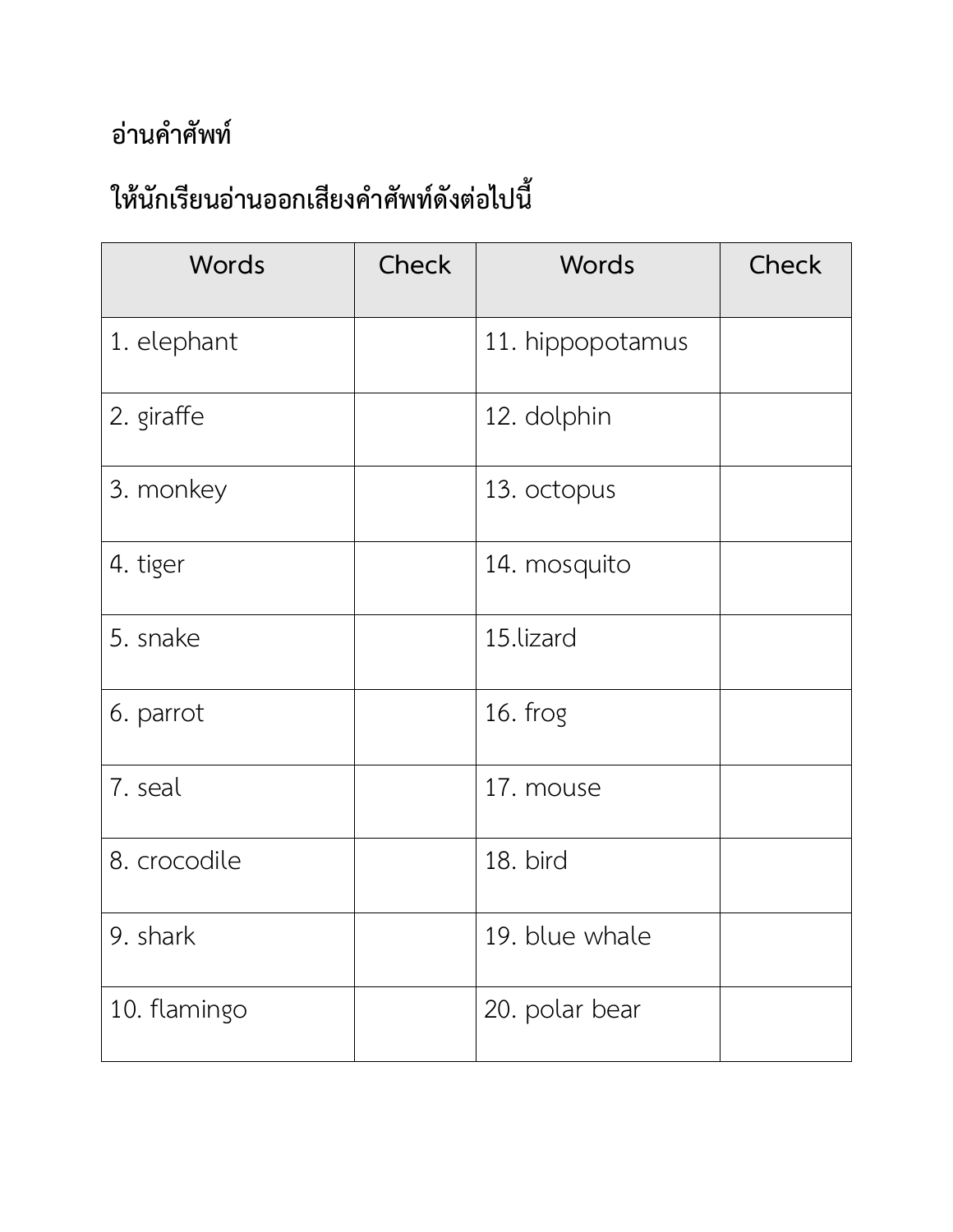| Sentences                   | Check |
|-----------------------------|-------|
| 1. I like monkeys.          |       |
| 2. I don't like snakes.     |       |
| 3. He likes penguins.       |       |
| 4. He doesn't like Lizards. |       |
| 5. They like elephants.     |       |
| 6. They don't like frogs.   |       |
| 7. The elephants are big.   |       |
| 8. The snakes are long.     |       |
| 9. The fish is little.      |       |
| 10. We like animals.        |       |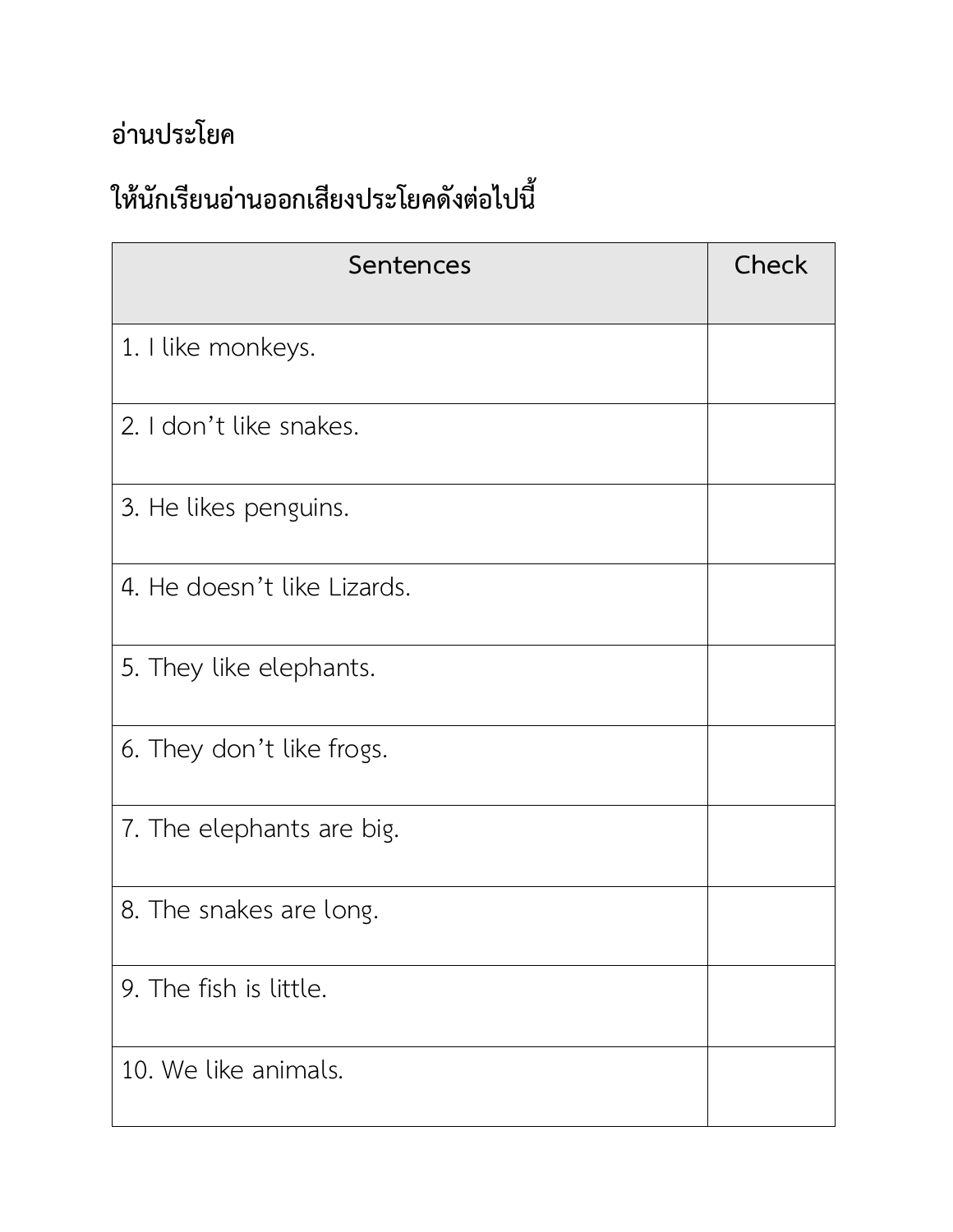| Words     | Check | Words         | Check |
|-----------|-------|---------------|-------|
| 1. fish   |       | 11.tea        |       |
| 2. meat   |       | 12. chocolate |       |
| 3. pork   |       | 13. pasta     |       |
| 4. rice   |       | 14. cereal    |       |
| 5. noodle |       | 15. onion     |       |
| 6. bread  |       | 16. cucumber  |       |
| 7. yogurt |       | 17. carrot    |       |
| 8. milk   |       | 18. banana    |       |
| 9. juice  |       | 19. sandwich  |       |
| 10.water  |       | 20. hamburger |       |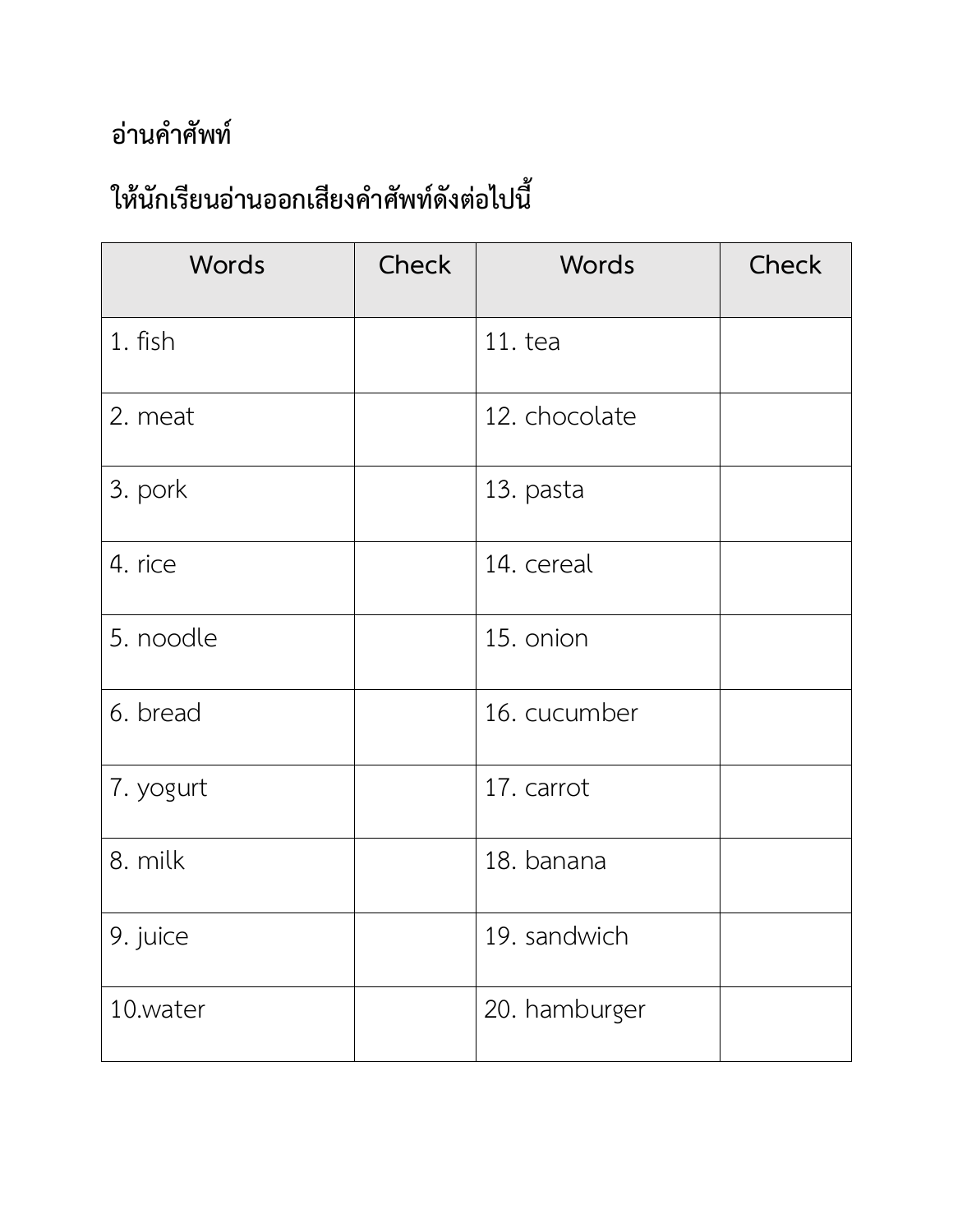| Sentences                   | Check |
|-----------------------------|-------|
| I've got an onion.          |       |
| I haven't got my lunch box. |       |
| She's got two sandwiches.   |       |
| He hasn't got a carrot.     |       |
| Do you like fish?           |       |
| I like yogurt.              |       |
| I don't like noodle.        |       |
| She likes juice.            |       |
| He doesn't like cereal.     |       |
| They like pasta.            |       |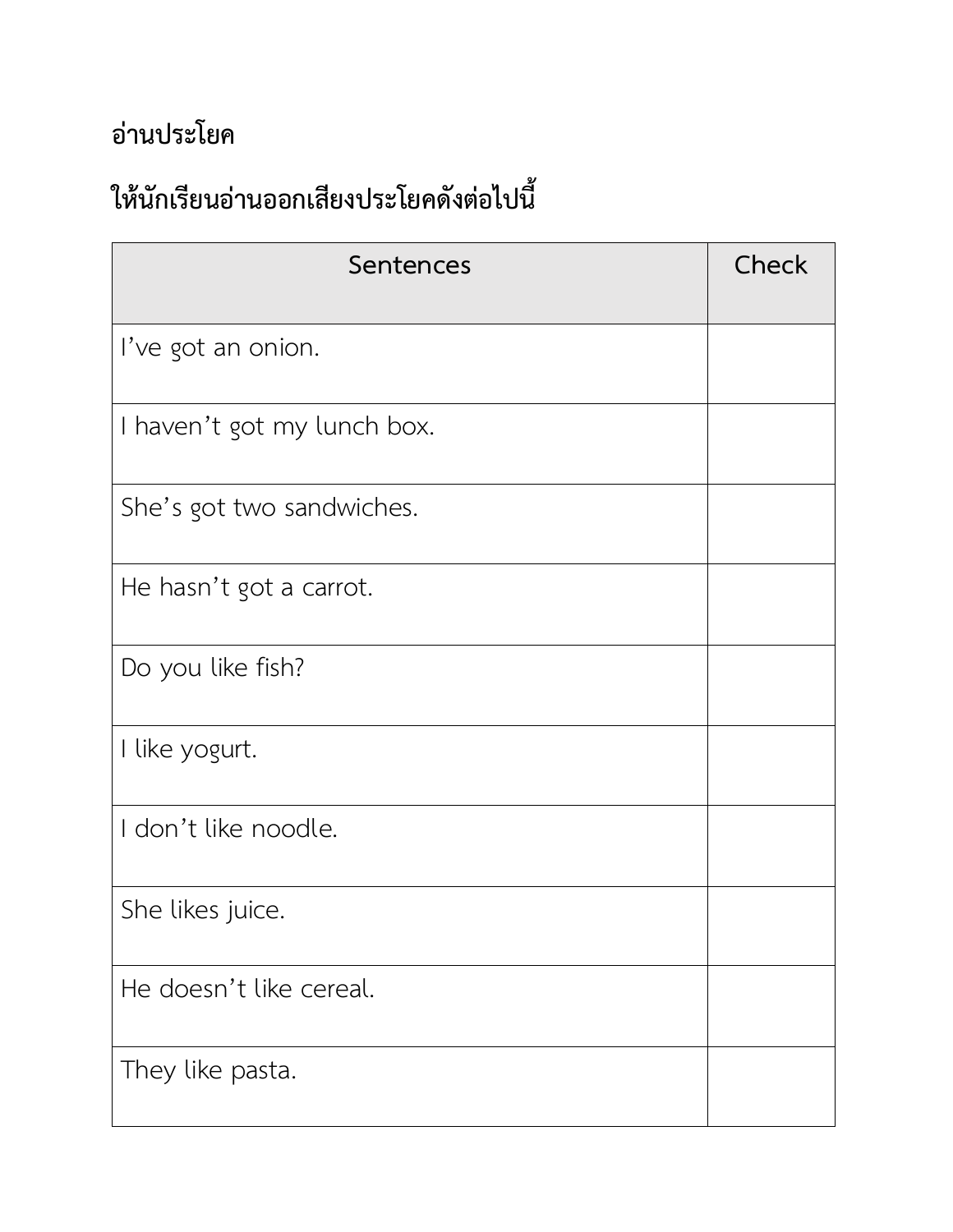| Words      | <b>Check</b> | Words              | Check |
|------------|--------------|--------------------|-------|
| 1. doll    |              | 11. slide          |       |
| 2. teddy   |              | 12. swing          |       |
| 3. puzzle  |              | 13. net            |       |
| 4. car     |              | 14. pool           |       |
| 5. kite    |              | 15. armbands       |       |
| 6. bike    |              | 16. frisbee        |       |
| 7. game    |              | 17. ball           |       |
| 8. scooter |              | 18. climbing frame |       |
| 9. train   |              | 19. bat            |       |
| 10. seesaw |              | 20. football       |       |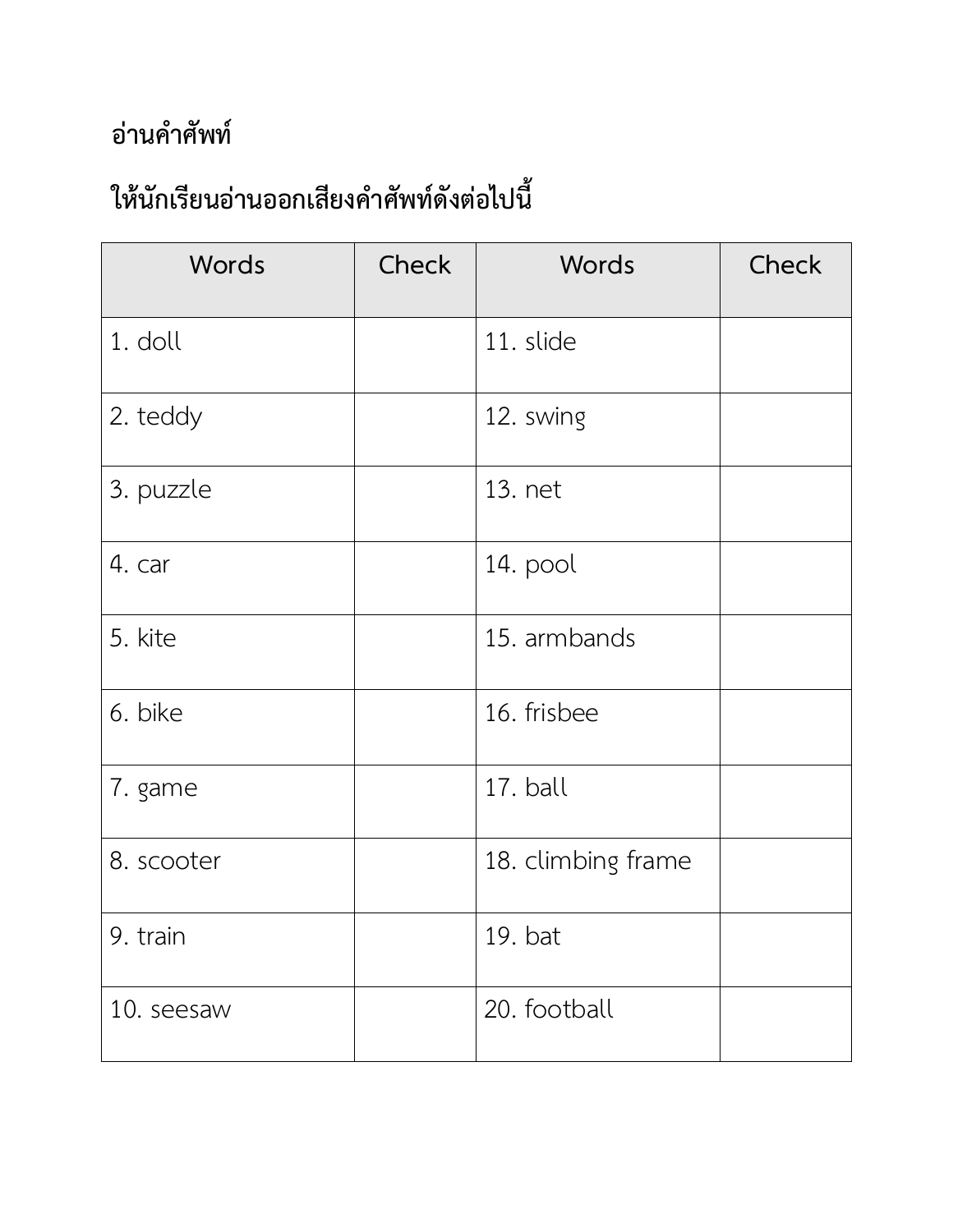| Sentences                      | Check |
|--------------------------------|-------|
| Is this your toy?              |       |
| This is my teddy.              |       |
| These are my balls.            |       |
| These are your cars.           |       |
| I can play football.           |       |
| Where's your bilk?             |       |
| My bike is under the tree.     |       |
| Where are my armbands?         |       |
| They are in the pool.          |       |
| My favourite toy is a scooter. |       |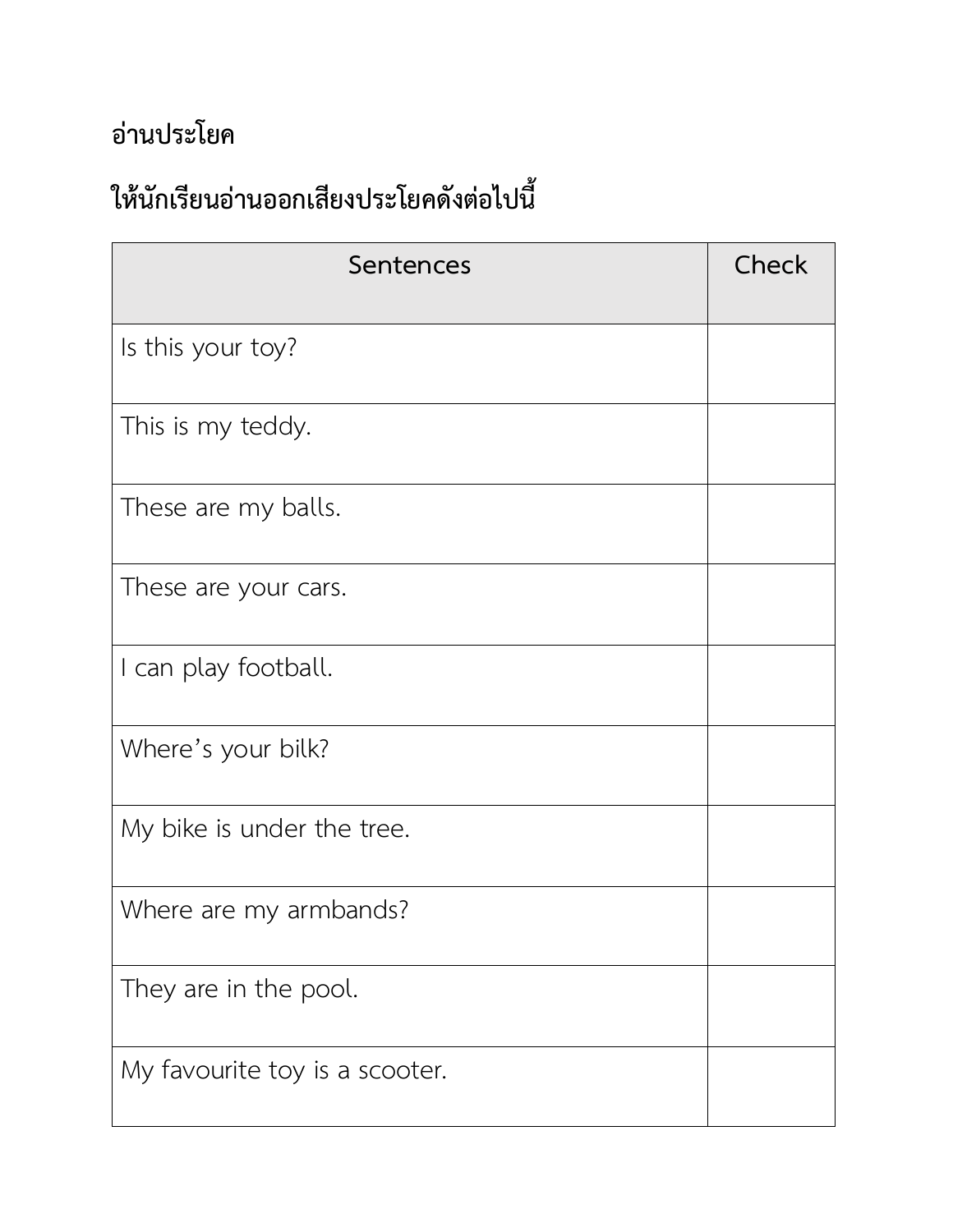| Words                        | Check | Words           | Check |
|------------------------------|-------|-----------------|-------|
| 1. sand castle               |       | 11. spade       |       |
| 2. beach                     |       | 12. fishing     |       |
| 3. sea                       |       | 13. umbrella    |       |
| 4. boat                      |       | 14. hat         |       |
| 5. sail                      |       | 15. sunglasses  |       |
| 6. crab                      |       | 16. wave        |       |
| 7. shell                     |       | 17. towel       |       |
| 8. sun cream                 |       | 18. beach chair |       |
| $\vert$ 9. ice lolly $\vert$ |       | 19. flip flops  |       |
| 10. bucket                   |       | 20. star fish   |       |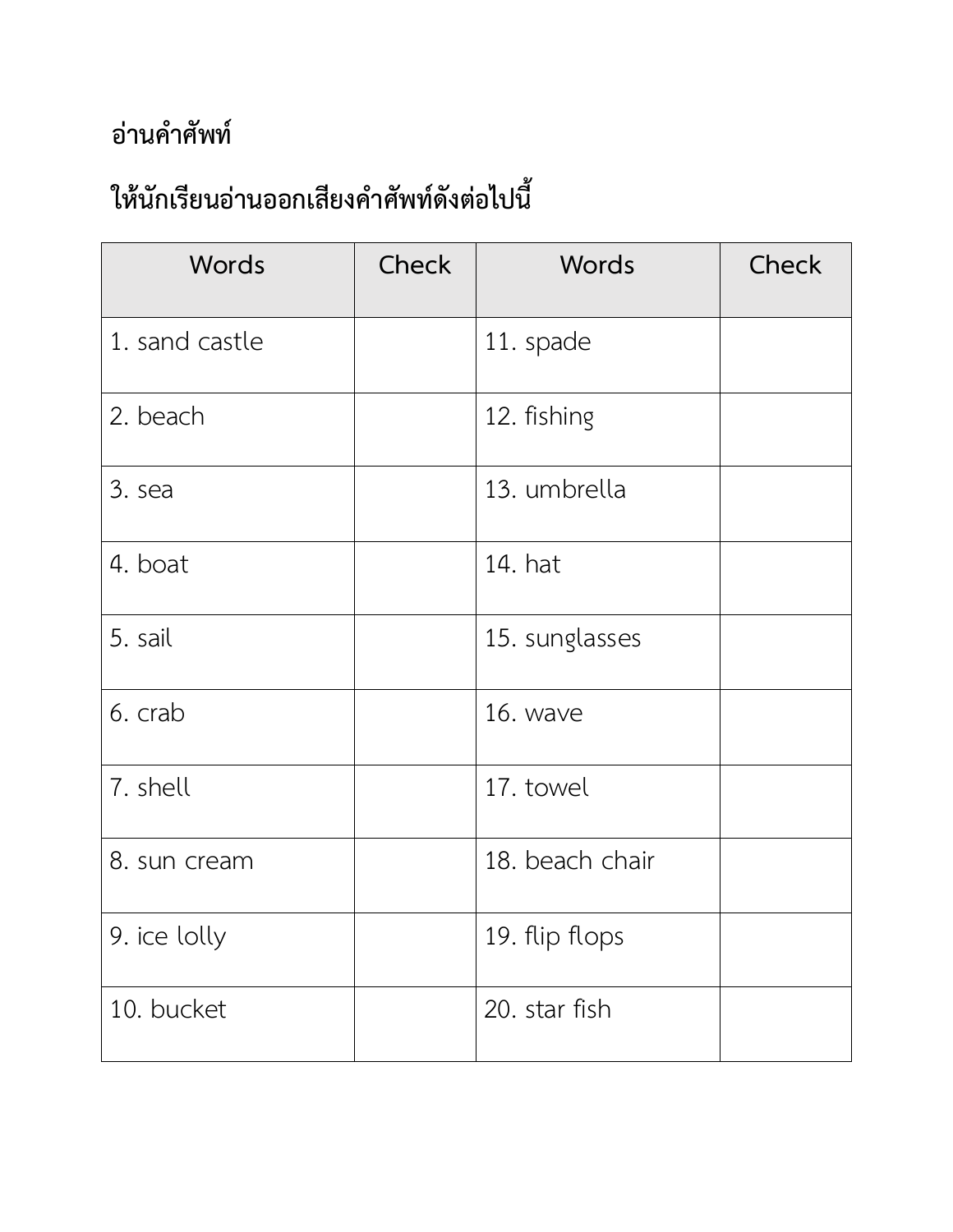| Sentences                         | Check |
|-----------------------------------|-------|
| Let's make a sand castle.         |       |
| Let's find shells.                |       |
| Let's swim in the sea.            |       |
| Don't forget your towel.          |       |
| Don't forget your sunglasses.     |       |
| We are going to the beach today.  |       |
| I have an ice lolly.              |       |
| I have a bucket.                  |       |
| We can swim in the sea.           |       |
| The beach is beautiful and clean. |       |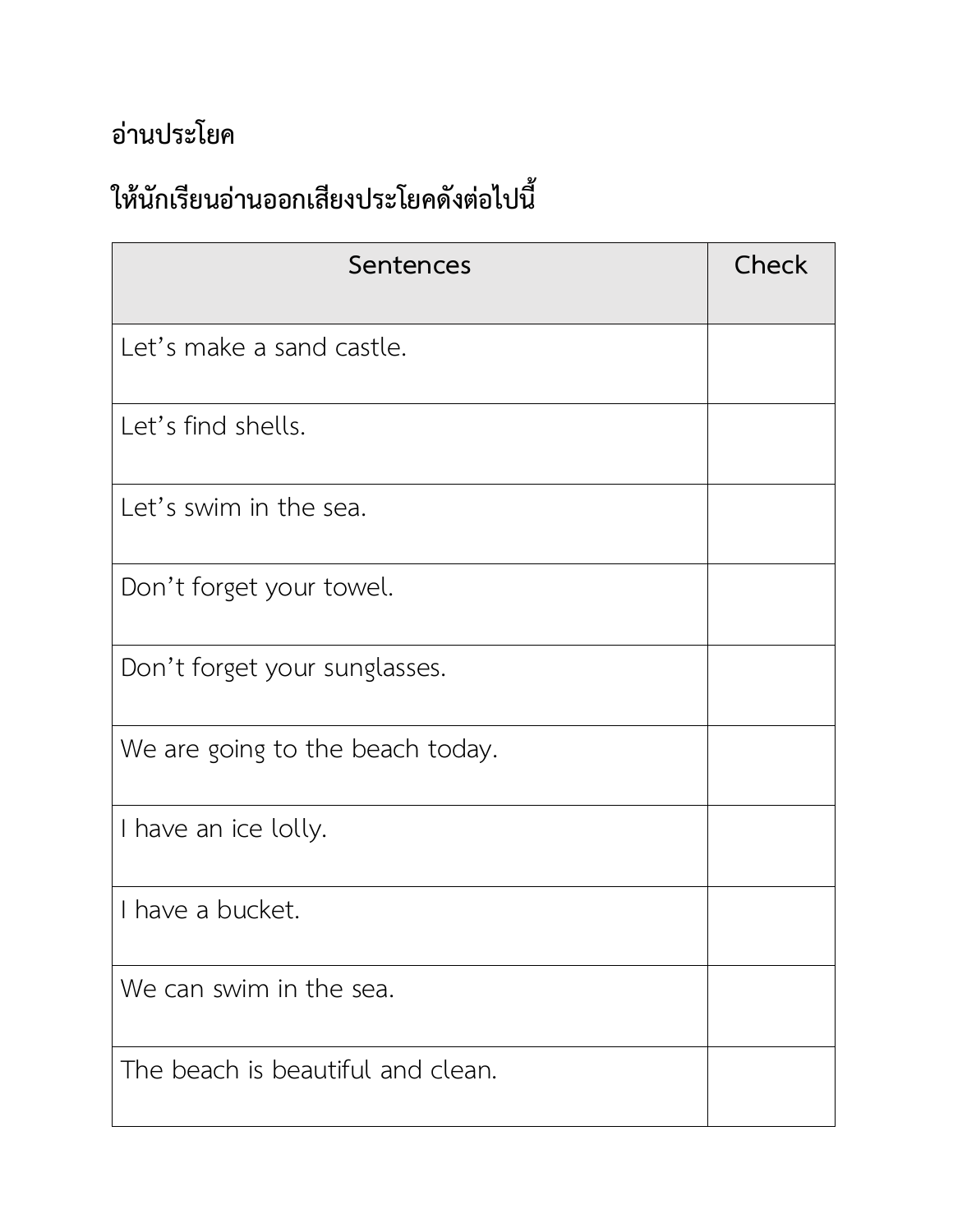| Words          | <b>Check</b> | Words        | <b>Check</b> |
|----------------|--------------|--------------|--------------|
| 1. kitchen     |              | 11. flat     |              |
| 2. living room |              | 12. house    |              |
| 3. dining room |              | 13. rug      |              |
| 4. bedroom     |              | 14. bed      |              |
| 5. bedroom     |              | 15. cupboard |              |
| 6. bathroom    |              | 16. pillow   |              |
| 7. garden      |              | 17. shelf    |              |
| 8. upstairs    |              | 18. blanket  |              |
| 9. downstairs  |              | 19. sofa     |              |
| 10. front door |              | 20. window   |              |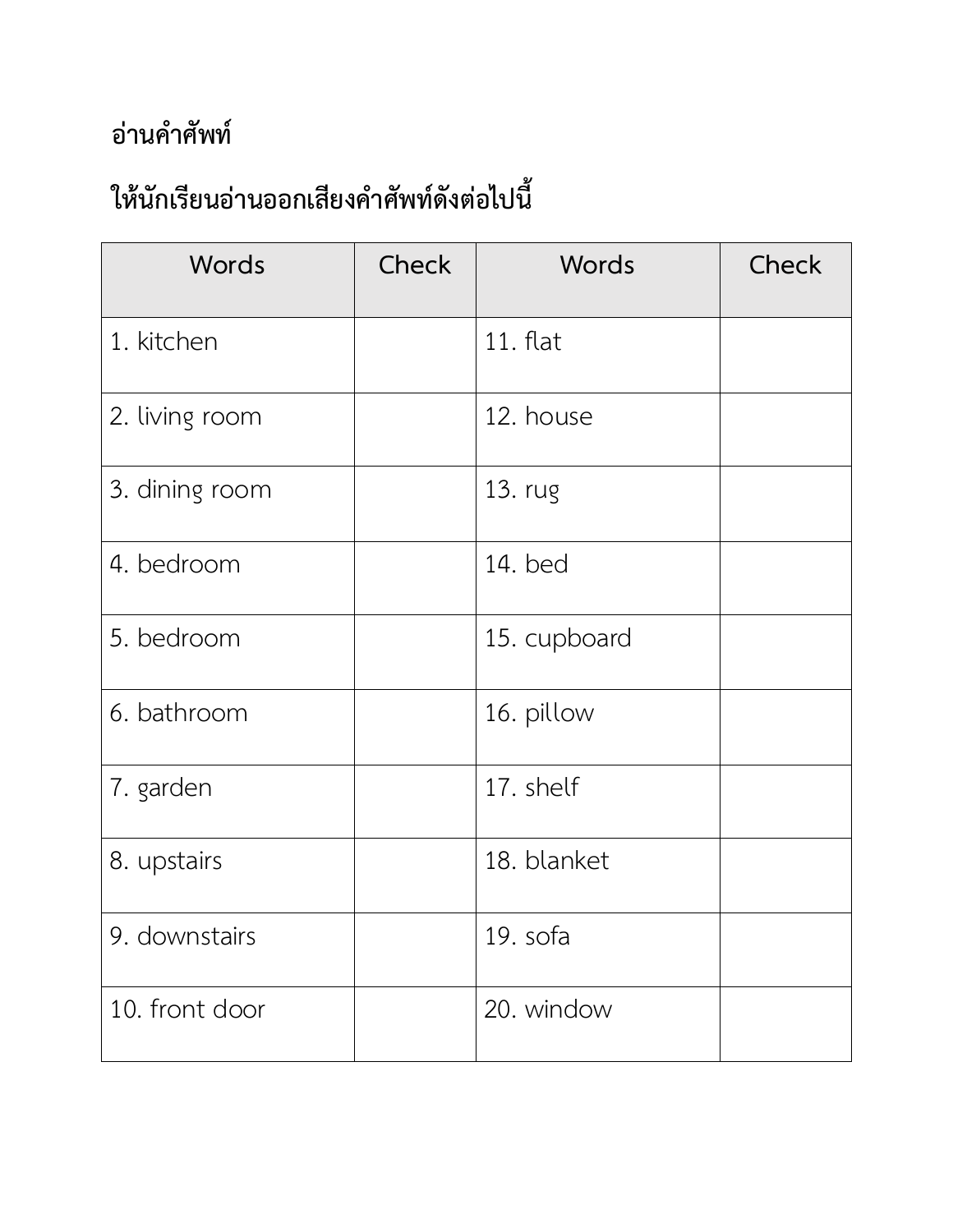| Sentences                       | Check |
|---------------------------------|-------|
| Mum is in the kitchen.          |       |
| Dad is in the living room.      |       |
| I am in the bedroom.            |       |
| Are they in the garden?         |       |
| They are in the dining room.    |       |
| The toys are on the shelf.      |       |
| My grandma is on the sofa.      |       |
| My aunt lives in the flat.      |       |
| The pillow is on the bed.       |       |
| The blanket is on the cupboard. |       |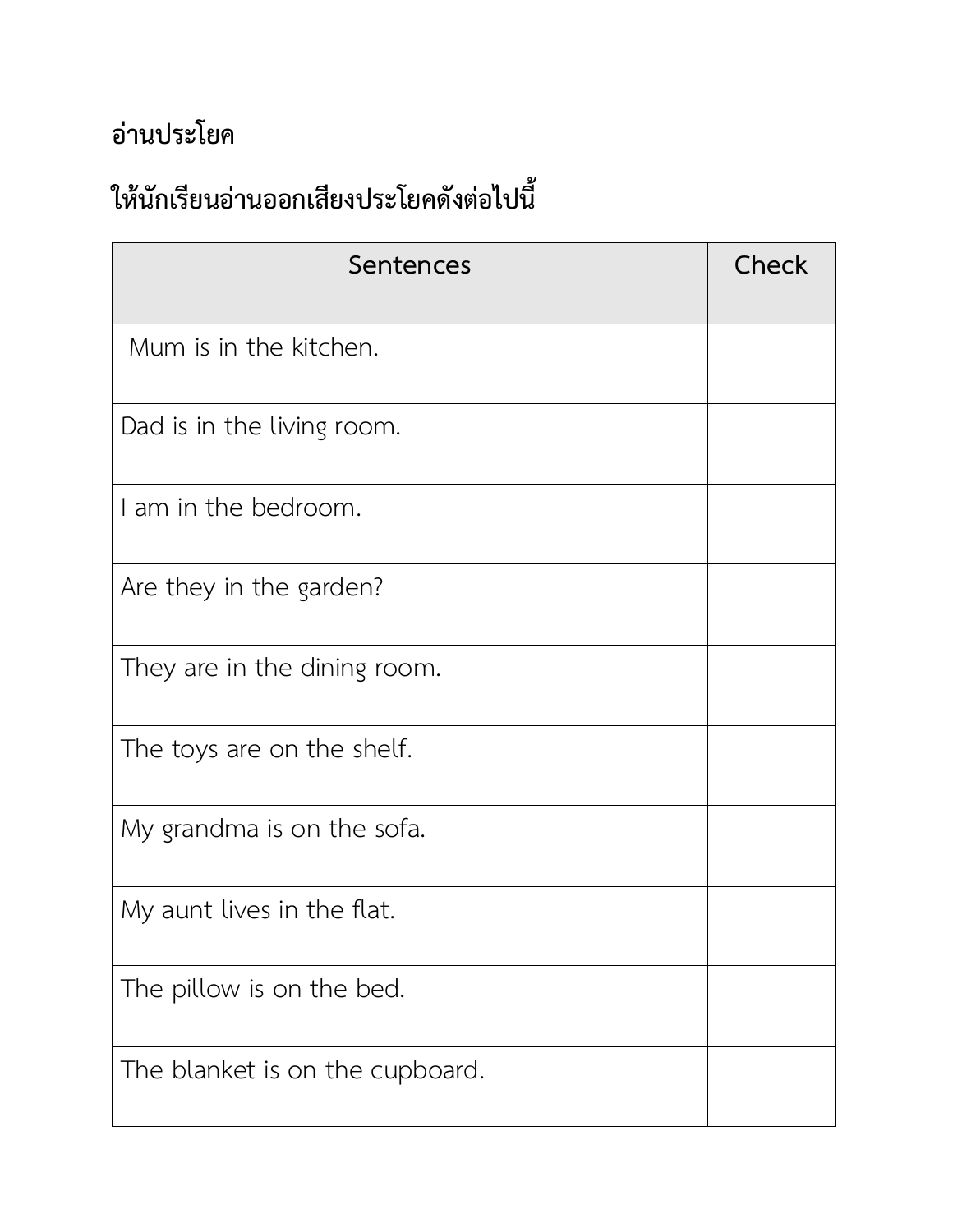| Words         | <b>Check</b> | Words             | Check |
|---------------|--------------|-------------------|-------|
| 1. square     |              | 11. short hair    |       |
| 2. circle     |              | 12. long hair     |       |
| 3. triangle   |              | 13. curly hair    |       |
| 4. rectangle  |              | 14. straight hair |       |
| 5. diamond    |              | 15. fat           |       |
| 6. star       |              | 16. thin          |       |
| 7. heart      |              | 17. tall          |       |
| 8. oval       |              | 18. short         |       |
| 9. semicircle |              | 19. big           |       |
| 10. shapes    |              | 20. small         |       |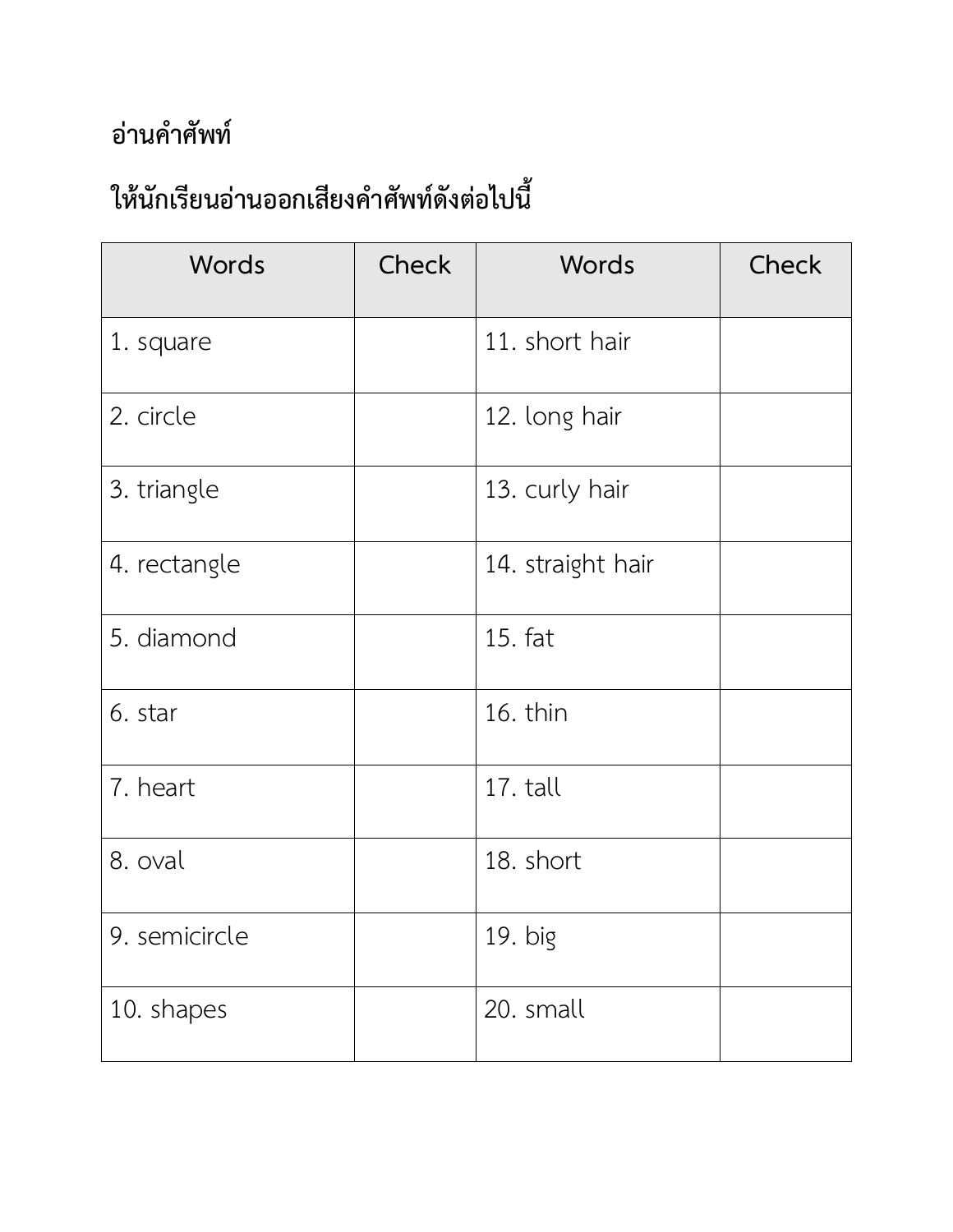| Sentences                    | Check |
|------------------------------|-------|
| He's got short hair.         |       |
| He hasn't got straight hair. |       |
| She's got curly hair.        |       |
| She hasn't got long hair.    |       |
| It's got black eyes.         |       |
| It hasn't got blue eyes.     |       |
| I have got long hair.        |       |
| I haven't got brown hair.    |       |
| It's an oval.                |       |
| It hasn't got sides.         |       |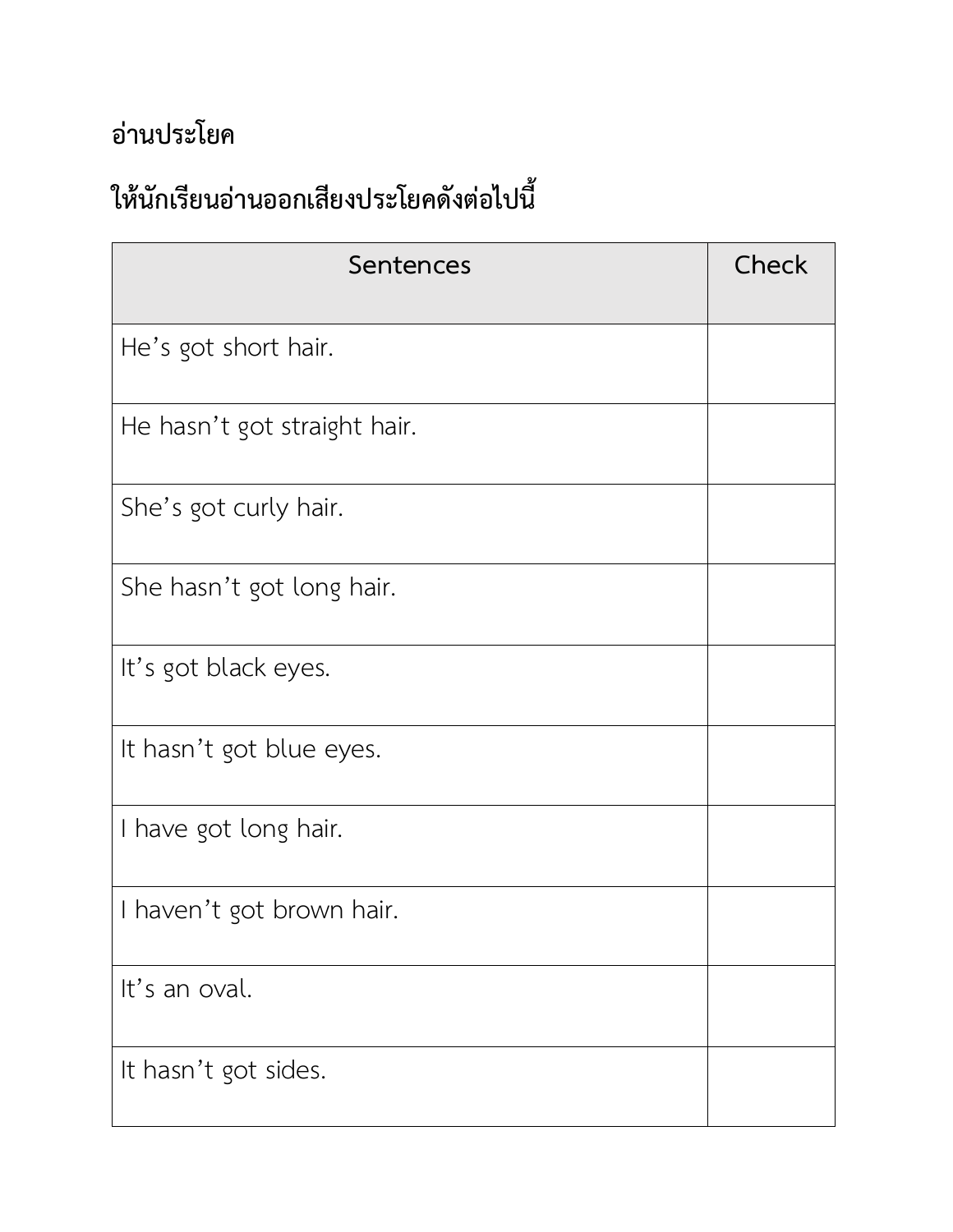| Words        | <b>Check</b> | Words       | Check |
|--------------|--------------|-------------|-------|
| 1. dress     |              | 11. skirt   |       |
| 2. cardigan  |              | 12. gloves  |       |
| 3. socks     |              | 13. shirt   |       |
| 4. shoes     |              | 14. jacket  |       |
| 5. tracksuit |              | 15. belt    |       |
| 6. T-shirt   |              | 16. scarf   |       |
| 7. trousers  |              | 17. cap     |       |
| 8. shorts    |              | 18. tie     |       |
| 9. coat      |              | 19. hoodie  |       |
| 10. hat      |              | 20. clothes |       |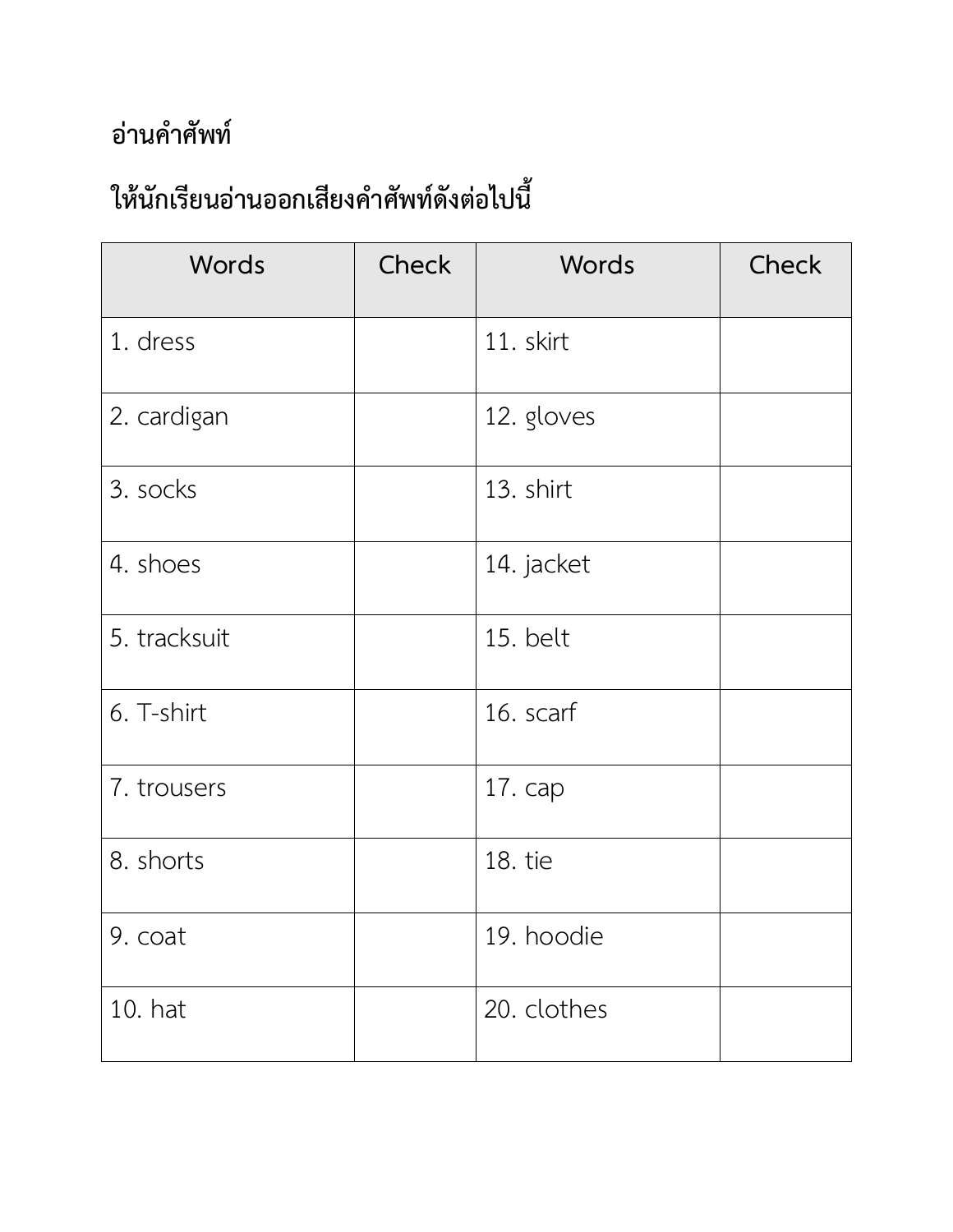| Sentences               | Check |
|-------------------------|-------|
| This is her dress.      |       |
| This is his T-shirt.    |       |
| These are her socks.    |       |
| These are his shorts.   |       |
| Are these his trousers? |       |
| Yes, they are.          |       |
| Are these her shoes?    |       |
| No, they aren't.        |       |
| I put on my socks.      |       |
| I put on my hat.        |       |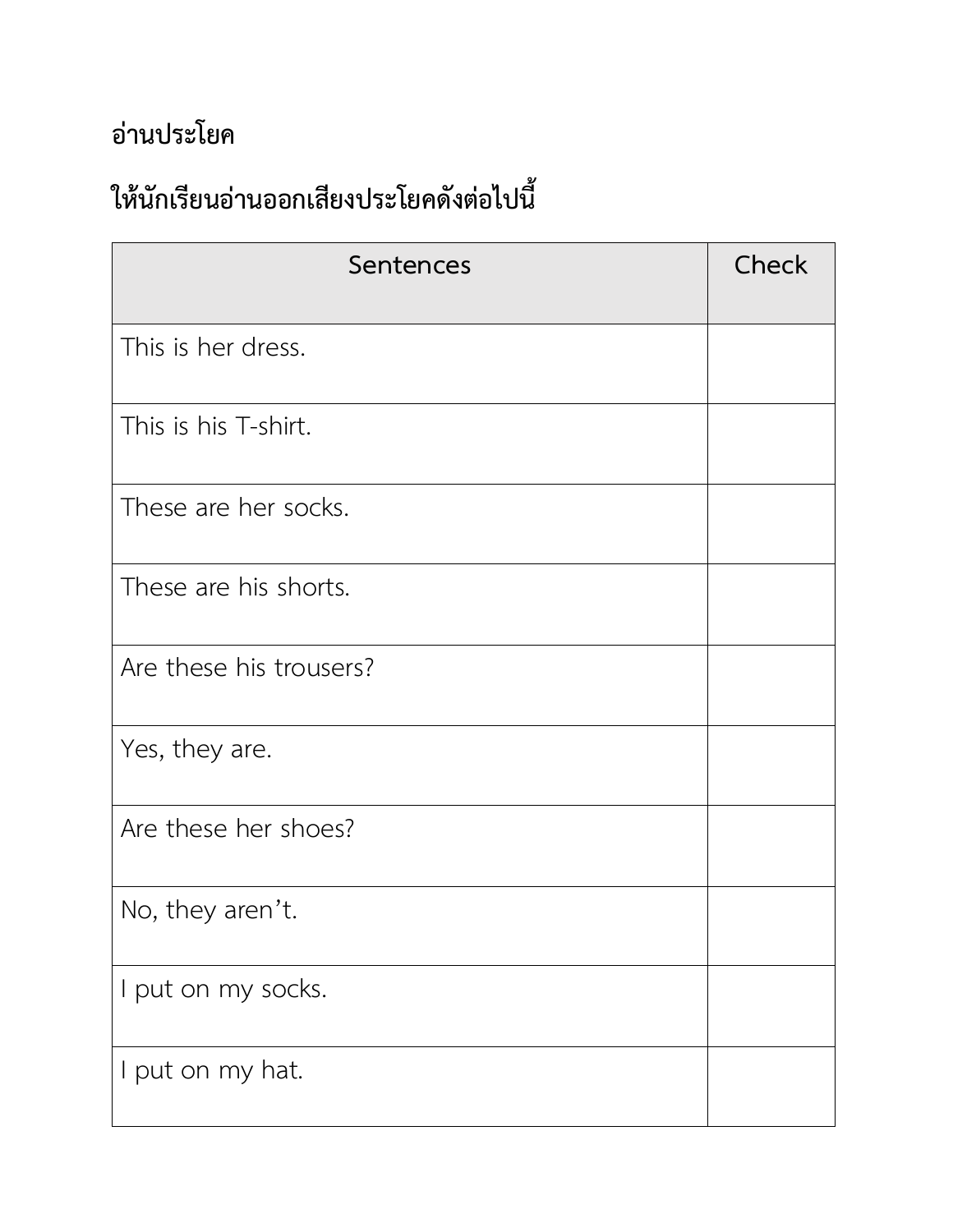| Words        | Check | Words          | Check |
|--------------|-------|----------------|-------|
| 1. teacher   |       | 11. nurse      |       |
| 2. doctor    |       | 12. soldier    |       |
| 3. policeman |       | 13. chef       |       |
| 4. farmer    |       | 14. waiter     |       |
| 5. postman   |       | 15. programmer |       |
| 6. zookeeper |       | 16. reporter   |       |
| 7. pilot     |       | 17. actor      |       |
| 8. fireman   |       | 18. musician   |       |
| 9. housewife |       | 19. singer     |       |
| 10. pupil    |       | 20. dentist    |       |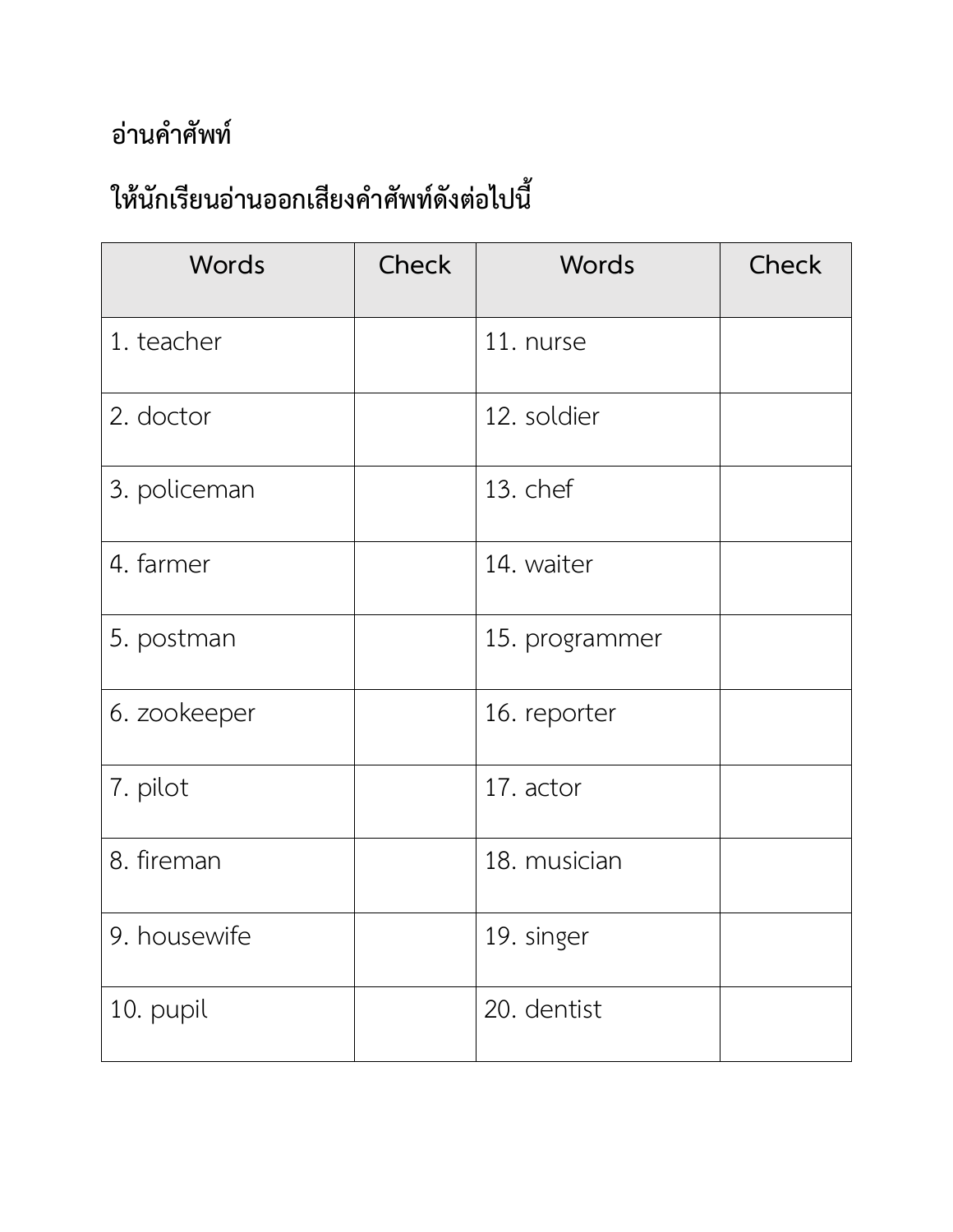| Sentences            | Check |
|----------------------|-------|
| Is she a teacher?    |       |
| Yes, she is.         |       |
| Is he a doctor?      |       |
| No, he isn't.        |       |
| She is a reporter.   |       |
| He is a programmer.  |       |
| They're pilots.      |       |
| He's a musician.     |       |
| We're singers.       |       |
| I want to be a chef. |       |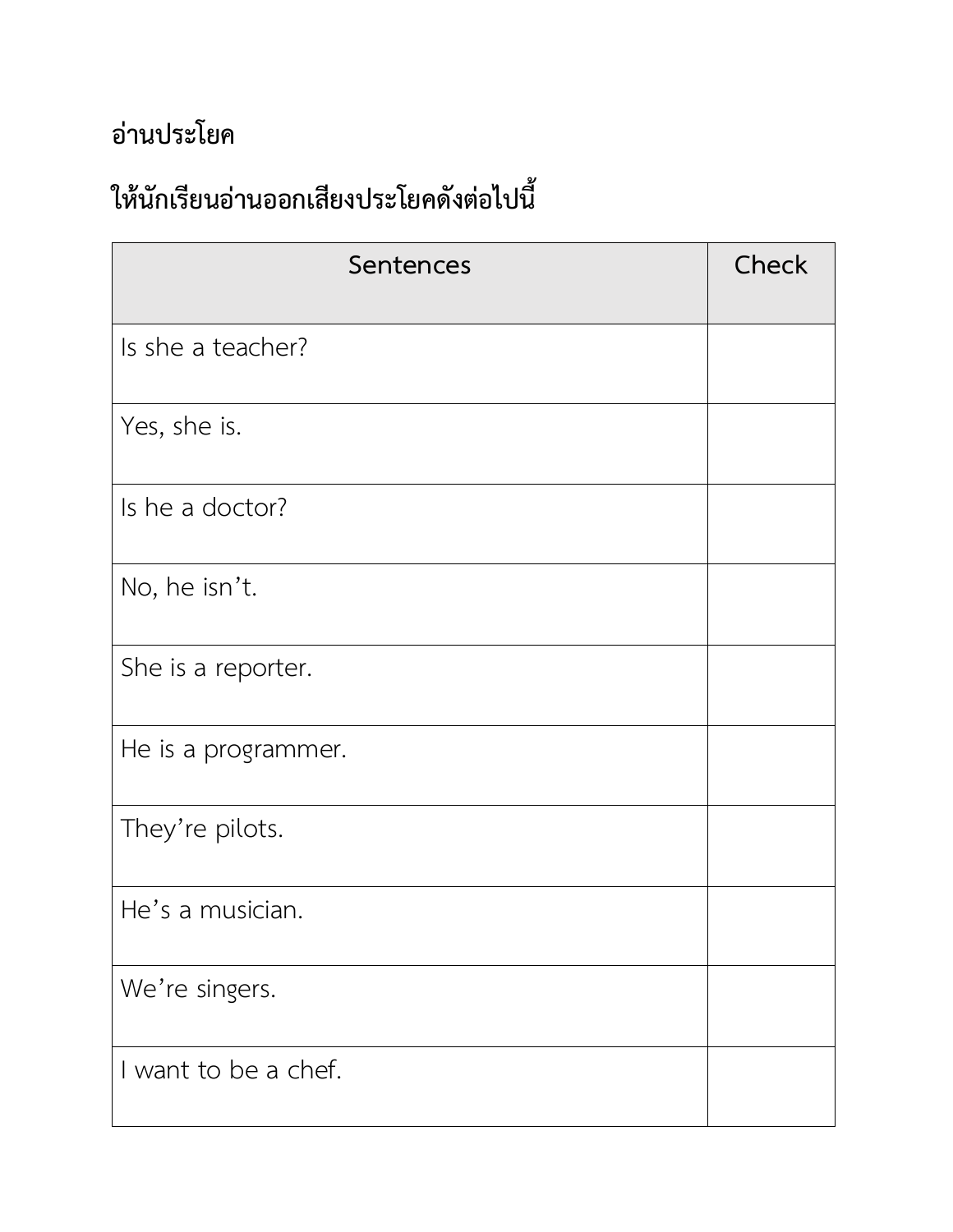| Words                | Check | Words           | Check |
|----------------------|-------|-----------------|-------|
| 1. ruler             |       | 11. pencil case |       |
| 2. pen               |       | 12. school      |       |
| 3. rubber            |       | 13. scissors    |       |
| 4. pencil            |       | 14. desk        |       |
| 5. book              |       | 15. board       |       |
| 6. bag               |       | 16. eraser      |       |
| 7. folder            |       | 17. paper clip  |       |
| 8. bookcase          |       | 18. notebook    |       |
| 9. crayon            |       | 19. glue        |       |
| 10. pencil sharpener |       | 20. paper       |       |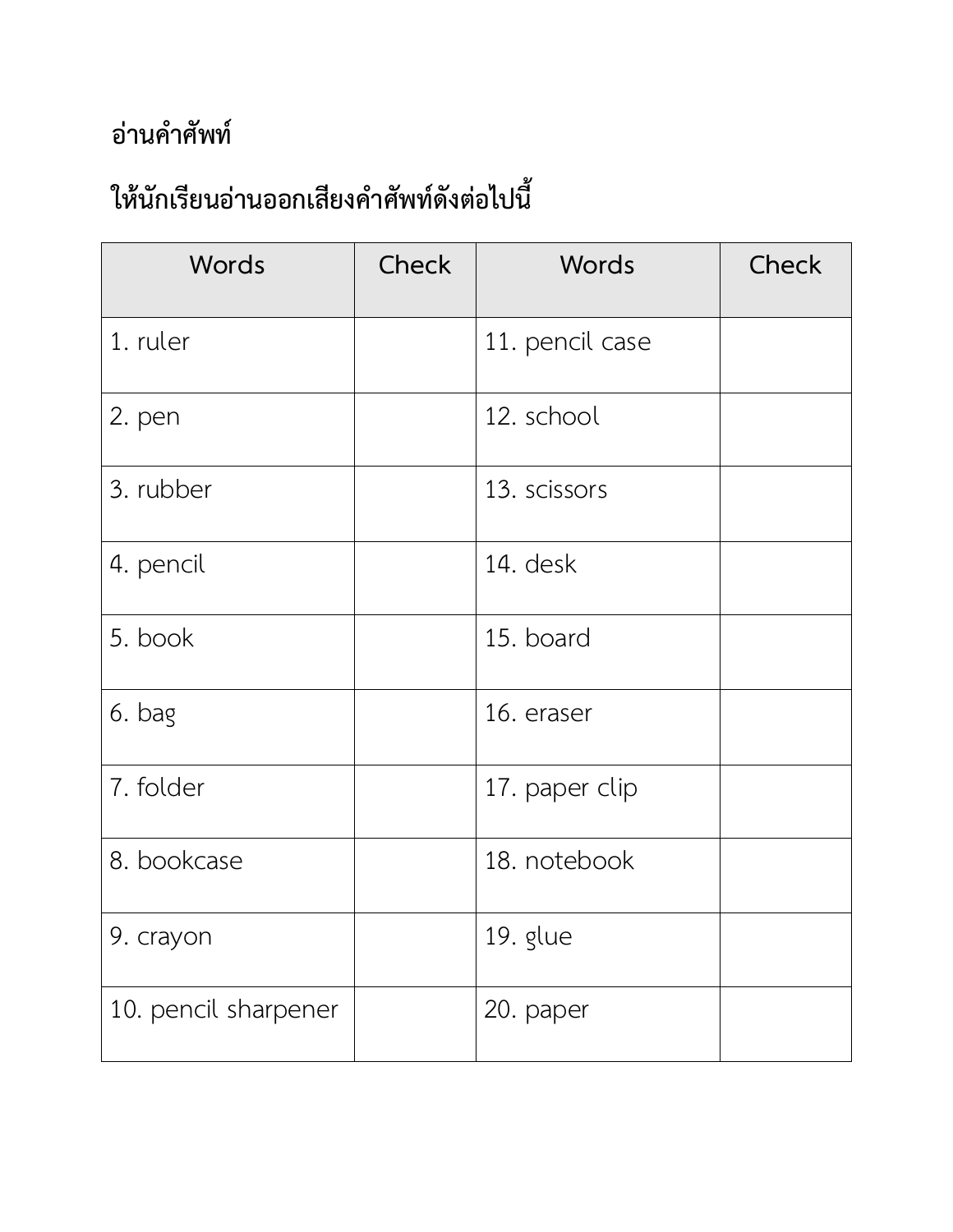| Sentences                   | Check |
|-----------------------------|-------|
| It's a pencil sharpener.    |       |
| They're scissors.           |       |
| It's an eraser.             |       |
| This is a folder.           |       |
| This is a rubber.           |       |
| This is a desk.             |       |
| These are five paper clips. |       |
| These are my crayons.       |       |
| These are your books.       |       |
| These are my school things. |       |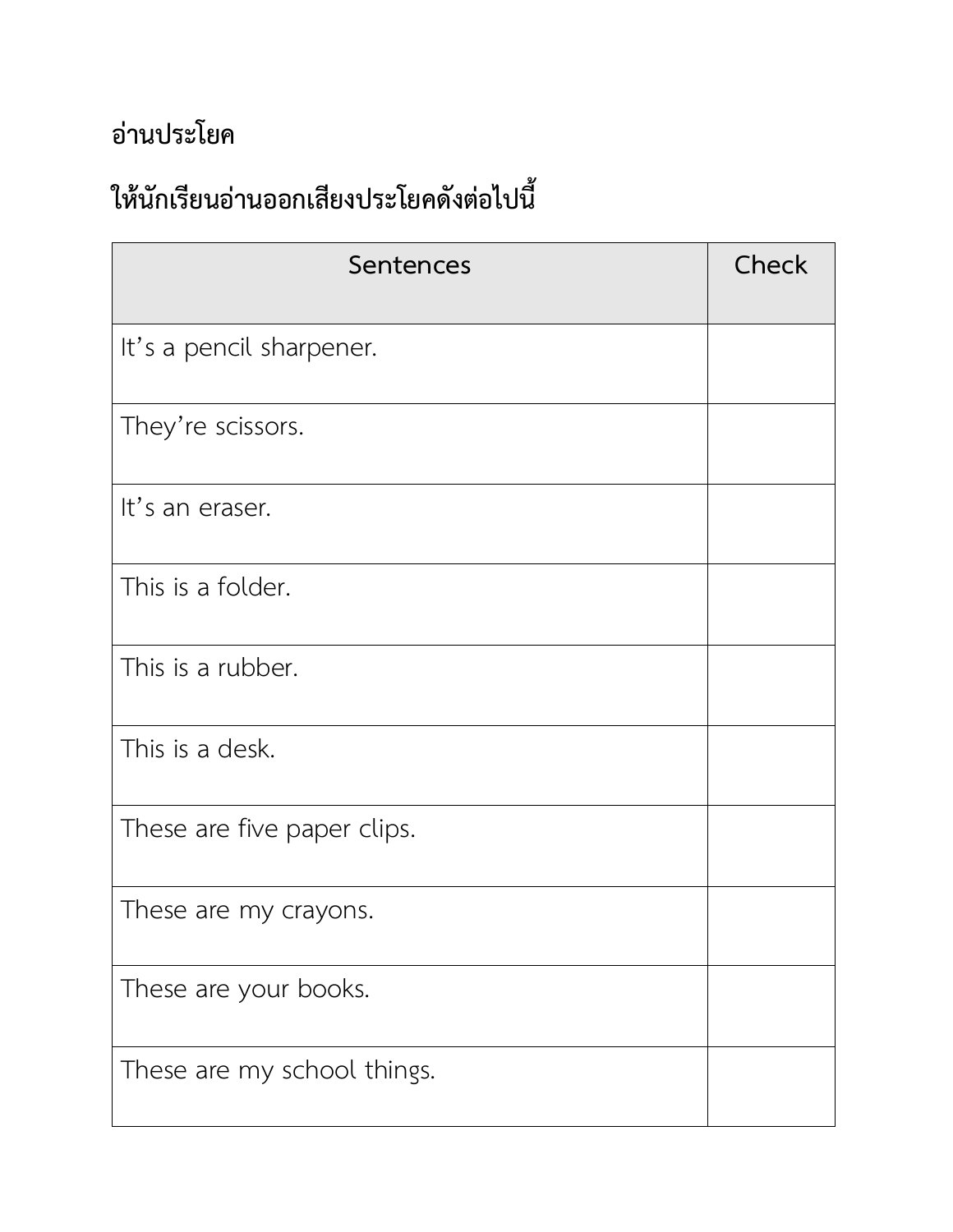| Words     | <b>Check</b> | Words        | Check |
|-----------|--------------|--------------|-------|
| 1. ant    |              | 11. bin      |       |
| 2. apple  |              | 12. bird     |       |
| 3. bag    |              | 13. birthday |       |
| 4. ball   |              | 14. book     |       |
| 5. banana |              | 15. box      |       |
| 6. bat    |              | 16. boy      |       |
| 7. bean   |              | 17. bread    |       |
| 8. bear   |              | 18. broom    |       |
| 9. bee    |              | 19. brother  |       |
| 10. big   |              | 20. bus      |       |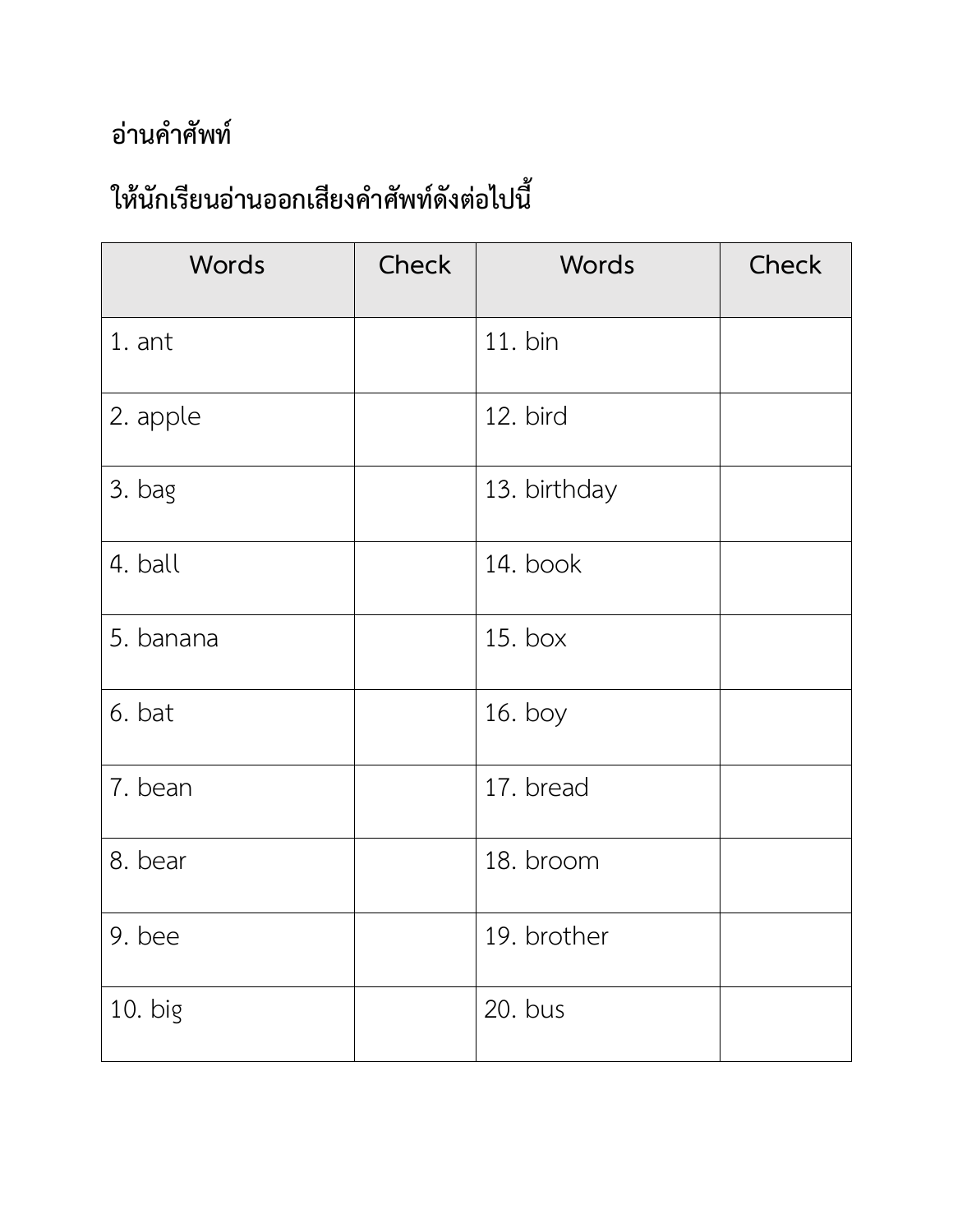| Sentences                      | Check |
|--------------------------------|-------|
| My name's Robert.              |       |
| This is my lunch box.          |       |
| This is my spoon.              |       |
| It's pink.                     |       |
| And this is my banana.         |       |
| This is my red apple.          |       |
| And this is my sandwich.       |       |
| Look at this! It's an egg.     |       |
| This is a box of orange juice. |       |
| Can I see your lunch box.      |       |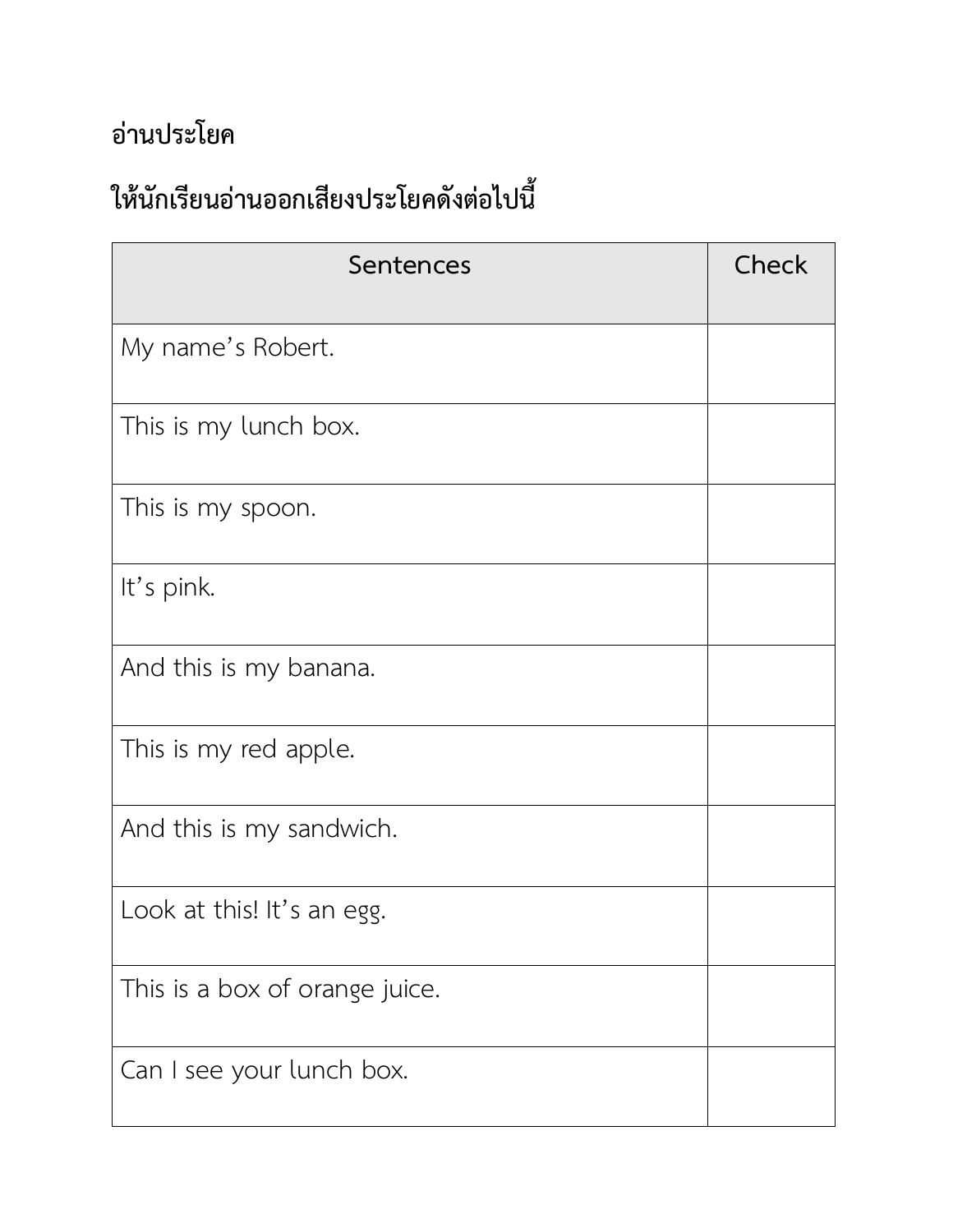| Words      | <b>Check</b> | Words     | Check |
|------------|--------------|-----------|-------|
| 1. cake    |              | 11. cup   |       |
| 2. candle  |              | 12. cut   |       |
| 3. car     |              | 13. dad   |       |
| 4. cat     |              | 14. dance |       |
| 5. chair   |              | 15. desk  |       |
| 6. class   |              | $16.$ dog |       |
| 7. close   |              | 17. door  |       |
| 8. count   |              | 18. dot   |       |
| 9. cry     |              | 19. ear   |       |
| 10. crayon |              | 20. egg   |       |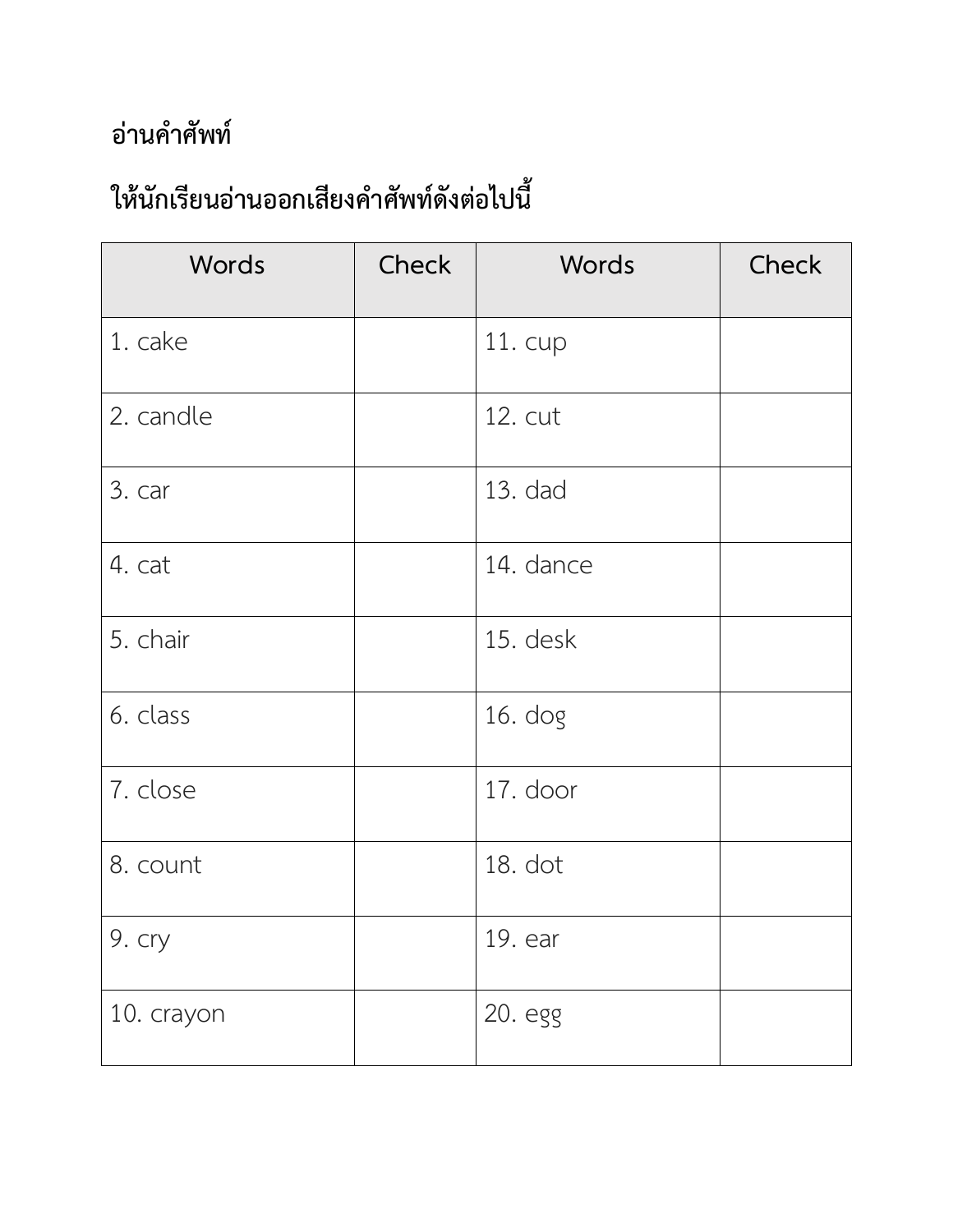| Sentences                    | Check |
|------------------------------|-------|
| This is your car.            |       |
| And this is my cat.          |       |
| Where's my dog?              |       |
| Is this your dog?            |       |
| No, it isn't.                |       |
| This is my doll. Look!       |       |
| Is this your dog?            |       |
| No, it isn't. It's my teddy. |       |
| Look Billy! That is my dog.  |       |
| It's under the desk.         |       |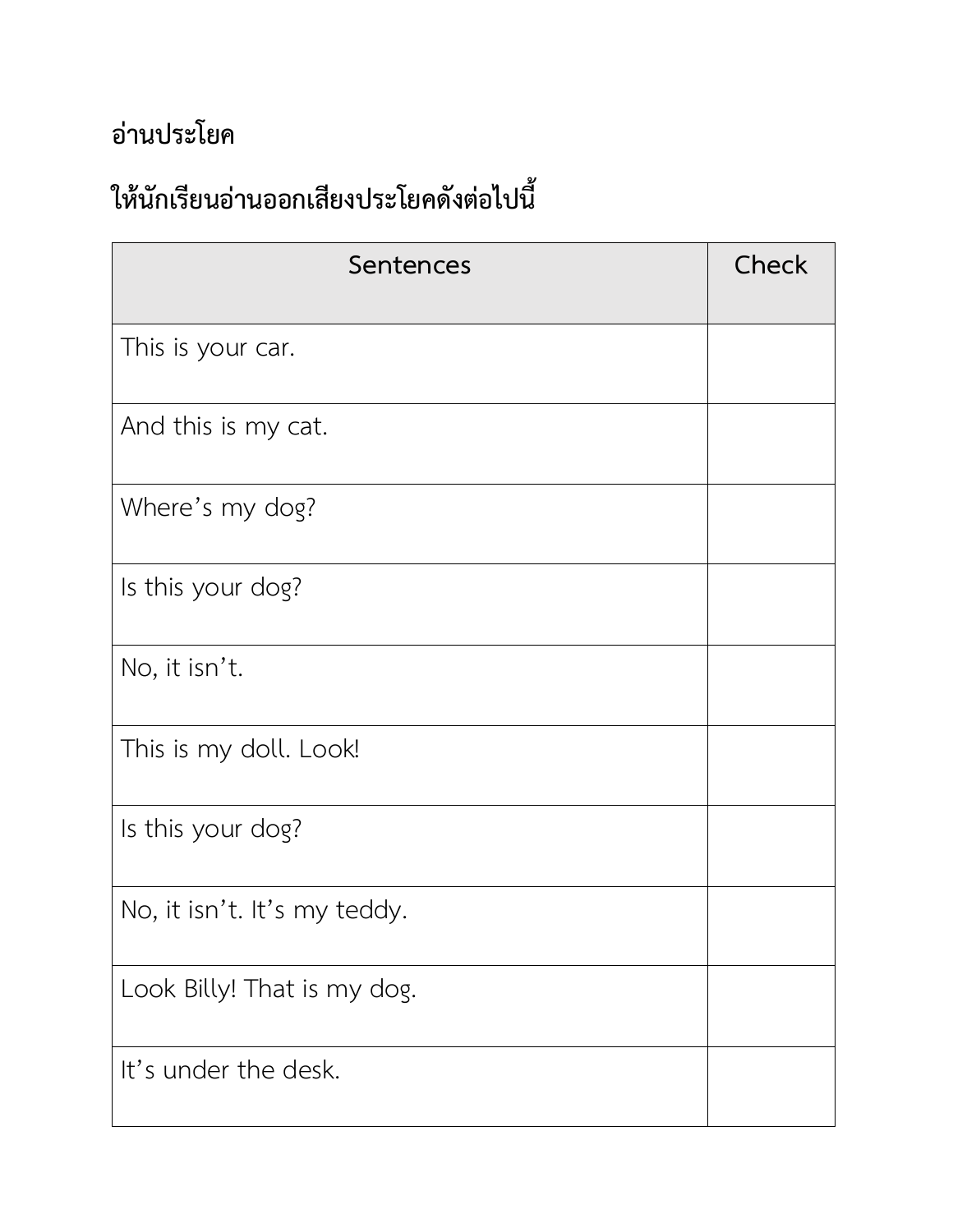#### **I'm Lisa**

Hello, I am Lisa.

I am a girl.

I am a student.

I am seven years old.

I am studying at Demonstration School of

Suansunandha Rajabhat University.

I like reading books.

And I like playing badminton.

I love to study English and computer.

I want to be a programmer.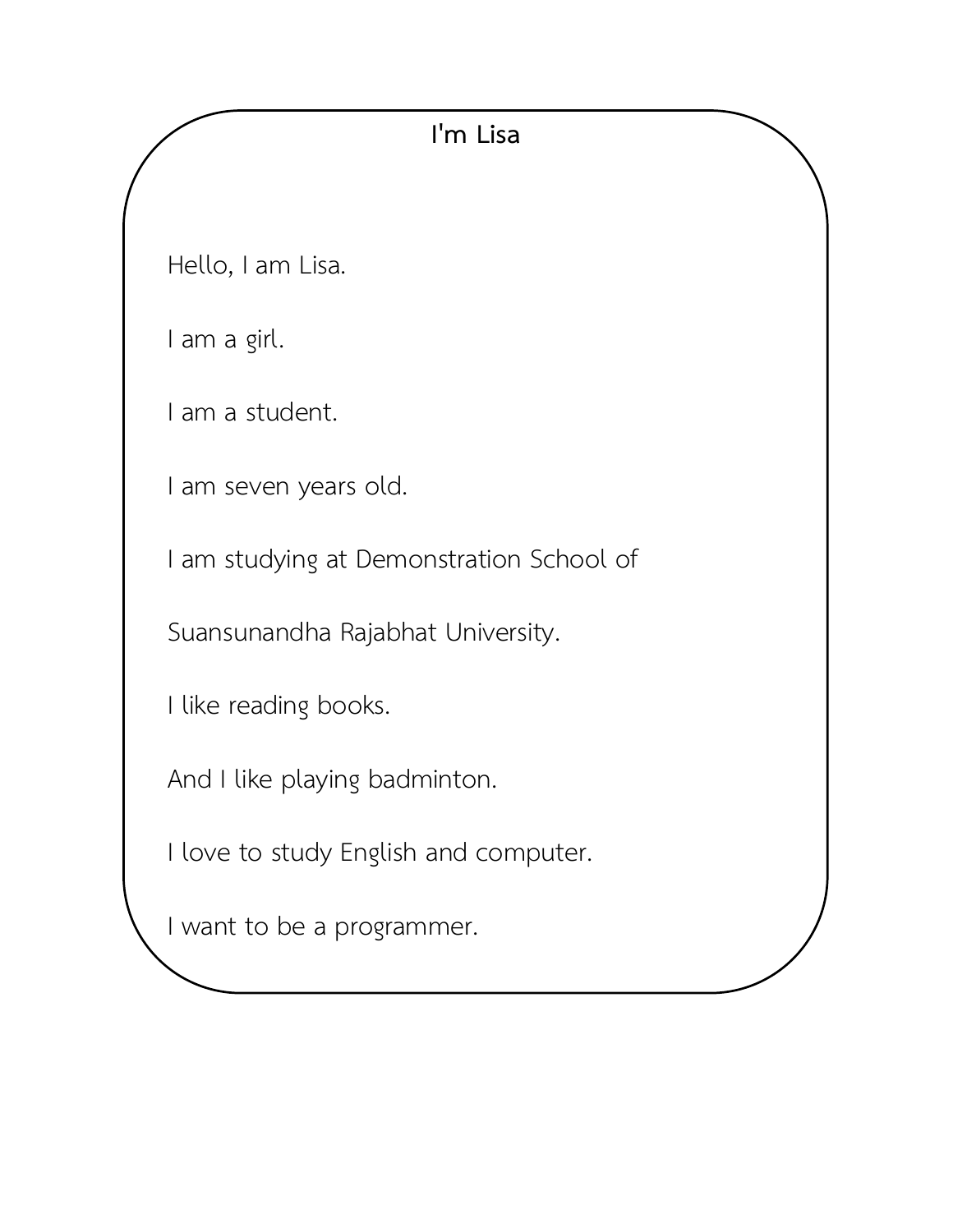#### **My pet**

My brother has two little dogs.

They love playing together.

They love playing with toys and balls.

They always run in the garden.

They like to sleep under the tree.

I have a brown dog.

It's a little dog.

It like to play with me.

I always play with my dog after school.

I love my dog.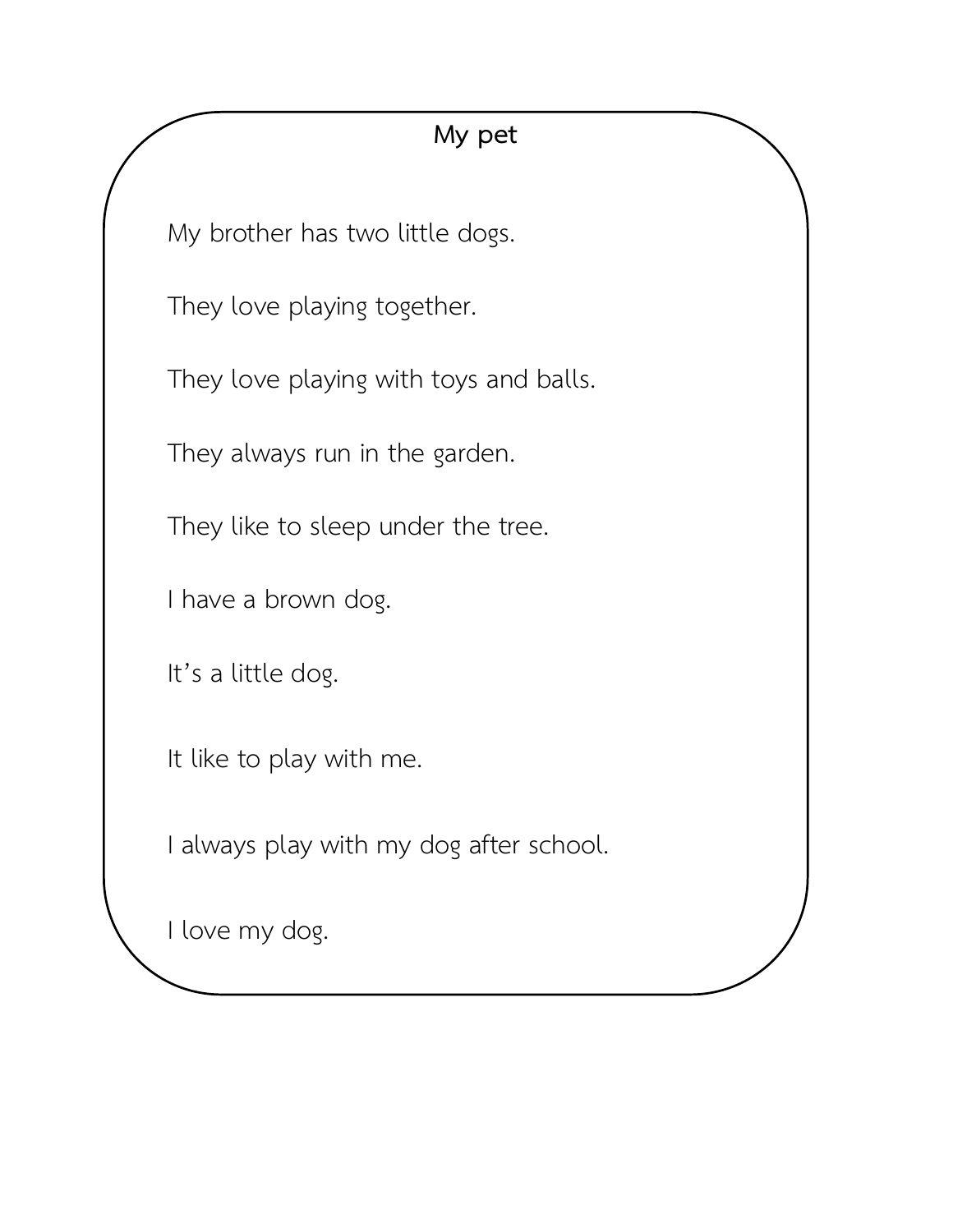#### **Jim**

Jim is my friend.

Jim is a good student.

He is a good boy.

He loves reading books.

He loves playing football.

He wants to be a doctor.

He does his homework every day.

He drinks milk twice a day.

He likes to eat vegetable and fruits.

He takes a shower and brushes his teeth twice a day.